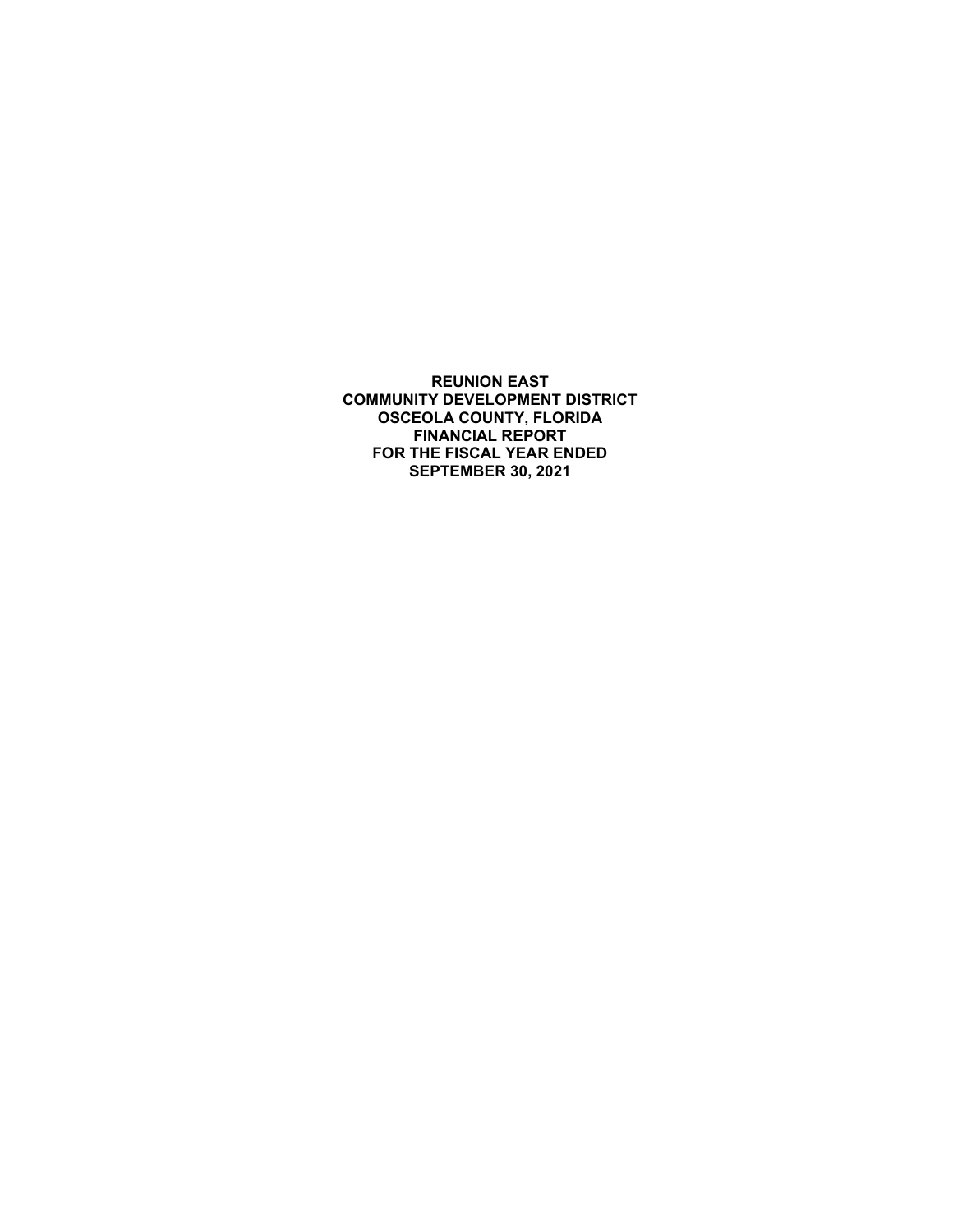# **REUNION EAST COMMUNITY DEVELOPMENT DISTRICT OSCEOLA COUNTY, FLORIDA**

# **TABLE OF CONTENTS**

|                                                                          | Page           |
|--------------------------------------------------------------------------|----------------|
| INDEPENDENT AUDITOR'S REPORT                                             | $1 - 2$        |
| MANAGEMENT'S DISCUSSION AND ANALYSIS                                     | 3-6            |
| <b>BASIC FINANCIAL STATEMENTS</b>                                        |                |
| <b>Government-Wide Financial Statements:</b>                             |                |
| <b>Statement of Net Position</b>                                         | $\overline{7}$ |
| <b>Statement of Activities</b>                                           | 8              |
| <b>Fund Financial Statements:</b>                                        |                |
| Balance Sheet - Governmental Funds                                       | 9              |
| Reconciliation of the Balance Sheet - Governmental Funds                 |                |
| to the Statement of Net Position                                         | 10             |
| Statement of Revenues, Expenditures and Changes in Fund Balances -       |                |
| <b>Governmental Funds</b>                                                | 11             |
| Reconciliation of the Statement of Revenues, Expenditures and Changes in |                |
| Fund Balances of Governmental Funds to the Statement of Activities       | 12             |
| Notes to Financial Statements                                            | $13 - 23$      |
|                                                                          |                |
| REQUIRED SUPPLEMENTARY INFORMATION                                       |                |
| Schedule of Revenues, Expenditures and Changes in Fund Balance -         |                |
| <b>Budget and Actual - General Fund</b>                                  | 24             |
| Notes to Required Supplementary Information                              | 25             |
|                                                                          |                |
| OTHER INFORMATION                                                        |                |
| Data Elements required by FL Statute 218.39 (3) (c)                      | 26             |
|                                                                          |                |
| INDEPENDENT AUDITOR'S REPORT ON INTERNAL CONTROL OVER FINANCIAL          |                |
| REPORTING AND COMPLIANCE AND OTHER MATTERS BASED ON AN AUDIT             |                |
| OF FINANCIAL STATEMENTS PERFORMED IN ACCORDANCE WITH                     |                |
| <b>GOVERNMENT AUDITING STANDARDS</b>                                     | $27 - 28$      |
|                                                                          |                |
| INDEPENDENT AUDITOR'S REPORT ON COMPLIANCE WITH THE REQUIREMENTS         |                |
| OF SECTION 218.415, FLORIDA STATUTES, REQUIRED BY RULE 10.556(10)        |                |
| OF THE AUDITOR GENERAL OF THE STATE OF FLORIDA                           | 29             |
|                                                                          |                |
| MANAGEMENT LETTER REQUIRED BY CHAPTER 10.550 OF THE RULES                |                |
| OF THE AUDITOR GENERAL OF THE STATE OF FLORIDA                           | 30-32          |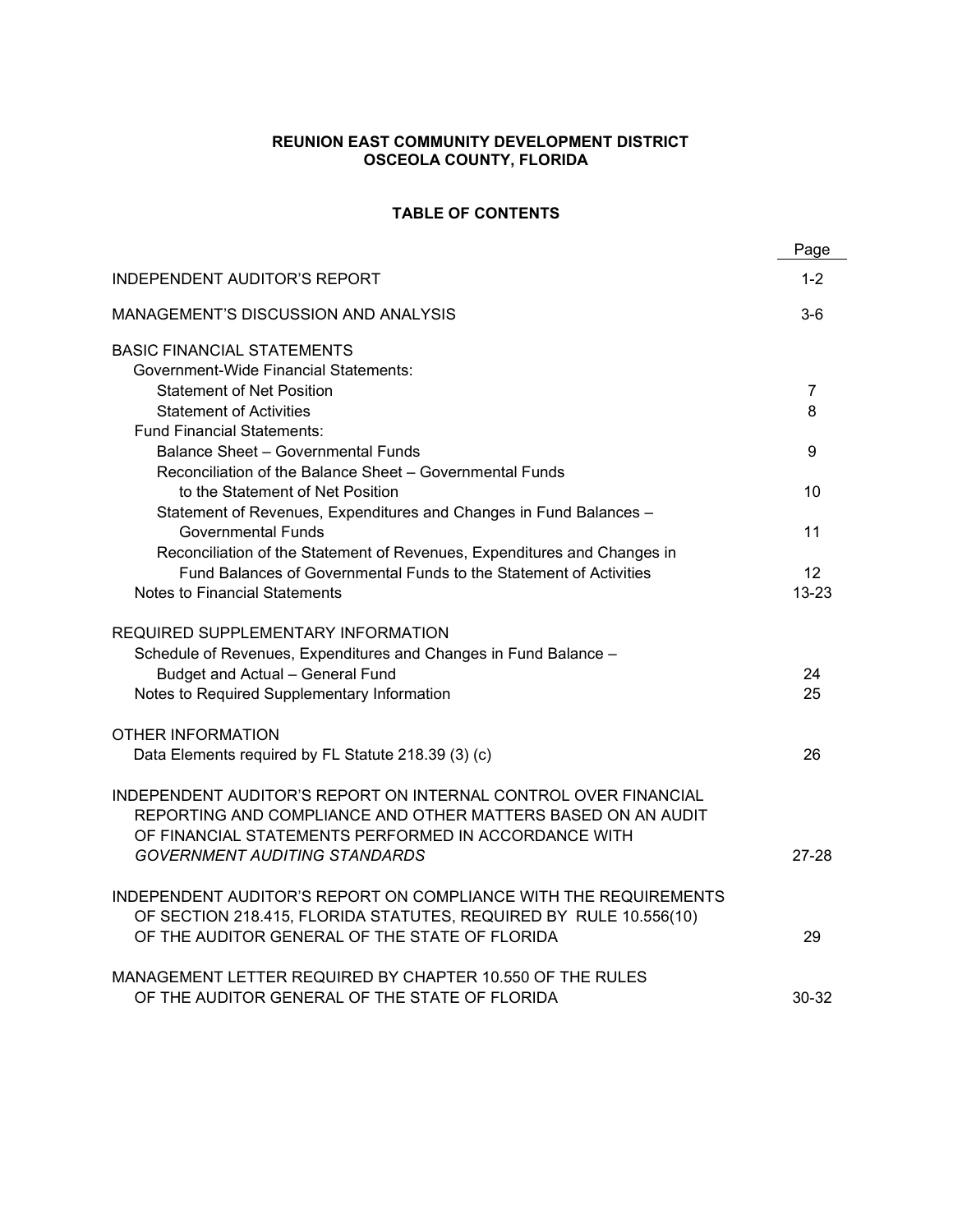

951 Yamato Road · Suite 280 Boca Raton, Florida 33431 (561) 994-9299 ▪ (800) 299-4728 Fax (561) 994-5823 www.graucpa.com

# **INDEPENDENT AUDITOR'S REPORT**

To the Board of Supervisors Reunion East Community Development District Osceola County, Florida

# **Report on the Financial Statements**

We have audited the accompanying financial statements of the governmental activities and each major fund of Reunion East Community Development District, Osceola County, Florida ("District") as of and for the fiscal year ended September 30, 2021, and the related notes to the financial statements, which collectively comprise the District's basic financial statements as listed in the table of contents.

## **Management's Responsibility for the Financial Statements**

Management is responsible for the preparation and fair presentation of these financial statements in accordance with accounting principles generally accepted in the United States of America; this includes the design, implementation, and maintenance of internal control relevant to the preparation and fair presentation of financial statements that are free from material misstatement, whether due to fraud or error.

# **Auditor's Responsibility**

Our responsibility is to express opinions on these financial statements based on our audit. We conducted our audit in accordance with auditing standards generally accepted in the United States of America and the standards applicable to financial audits contained in *Government Auditing Standards*, issued by the Comptroller General of the United States. Those standards require that we plan and perform the audit to obtain reasonable assurance about whether the financial statements are free from material misstatement.

An audit involves performing procedures to obtain audit evidence about the amounts and disclosures in the financial statements. The procedures selected depend on the auditor's judgment, including the assessment of the risks of material misstatement of the financial statements, whether due to fraud or error. In making those risk assessments, the auditor considers internal control relevant to the entity's preparation and fair presentation of the financial statements in order to design audit procedures that are appropriate in the circumstances, but not for the purpose of expressing an opinion on the effectiveness of the entity's internal control. Accordingly, we express no such opinion. An audit also includes evaluating the appropriateness of accounting policies used and the reasonableness of significant accounting estimates made by management, as well as evaluating the overall presentation of the financial statements.

We believe that the audit evidence we have obtained is sufficient and appropriate to provide a basis for our audit opinions.

## **Opinions**

In our opinion, the financial statements referred to above present fairly, in all material respects, the respective financial position of the governmental activities and each major fund of the District as of September 30, 2021, and the respective changes in financial position, thereof for the fiscal year then ended in accordance with accounting principles generally accepted in the United States of America.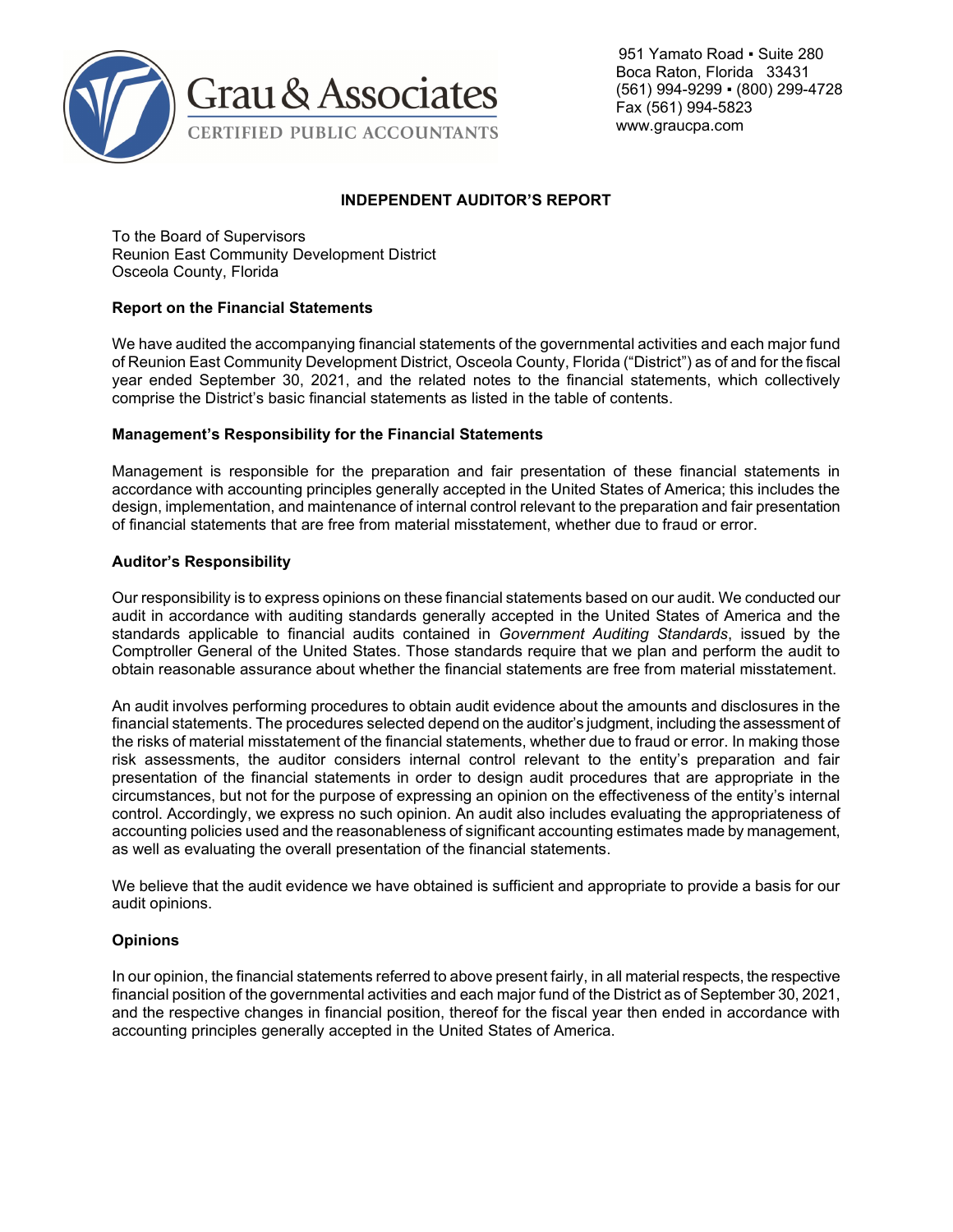# **Emphasis of Matter**

As discussed in Notes 6 and other notes to the basic financial statements, the debt service fund had a deficit fund balance of (\$11,204,611) at September 30, 2021. The District was unable to make debt service payments on the Series 2002 and 2005 Bonds since there are no special assessment revenues pledged to the Series 2002 and 2005 Bonds. The District's failures to make its scheduled debt service payments when they are due are considered events of default. The District is economically dependent on the Developer, Kingwood Orlando Reunion Resort. Our opinion is not modified with respect to this matter

# **Other Matters**

## *Required Supplementary Information*

Accounting principles generally accepted in the United States of America require that the management's discussion and analysis and budgetary comparison information be presented to supplement the basic financial statements. Such information, although not a part of the basic financial statements, is required by the Governmental Accounting Standards Board, who considers it to be an essential part of financial reporting for placing the basic financial statements in an appropriate operational, economic, or historical context. We have applied certain limited procedures to the required supplementary information in accordance with auditing standards generally accepted in the United States of America, which consisted of inquiries of management about the methods of preparing the information and comparing the information for consistency with management's responses to our inquiries, the basic financial statements, and other knowledge we obtained during our audit of the basic financial statements. We do not express an opinion or provide any assurance on the information because the limited procedures do not provide us with sufficient evidence to express an opinion or provide any assurance.

## *Other Information*

Our audit was conducted for the purpose of forming opinions on the financial statements that collectively comprise the District's basic financial statements. The information for compliance with FL Statute 218.39 (3) (c) is not a required part of the basic financial statements. The information for compliance with FL Statute 218.39 (3) (c) has not been subjected to the auditing procedures applied in the audit of the basic financial statements, and accordingly, we do not express an opinion or provide any assurance on it.

## **Other Reporting Required by** *Government Auditing Standards*

In accordance with *Government Auditing Standards*, we have also issued our report dated April 20, 2022, on our consideration of the District's internal control over financial reporting and on our tests of its compliance with certain provisions of laws, regulations, contracts, grant agreements and other matters. The purpose of that report is solely to describe the scope of our testing of internal control over financial reporting and compliance and the results of that testing, and not to provide an opinion on the effectiveness of the District's internal control over financial reporting or on compliance. That report is an integral part of an audit performed in accordance with *Government Auditing Standards* in considering the District's internal control over financial reporting and compliance.

De nav & Association

April 20, 2022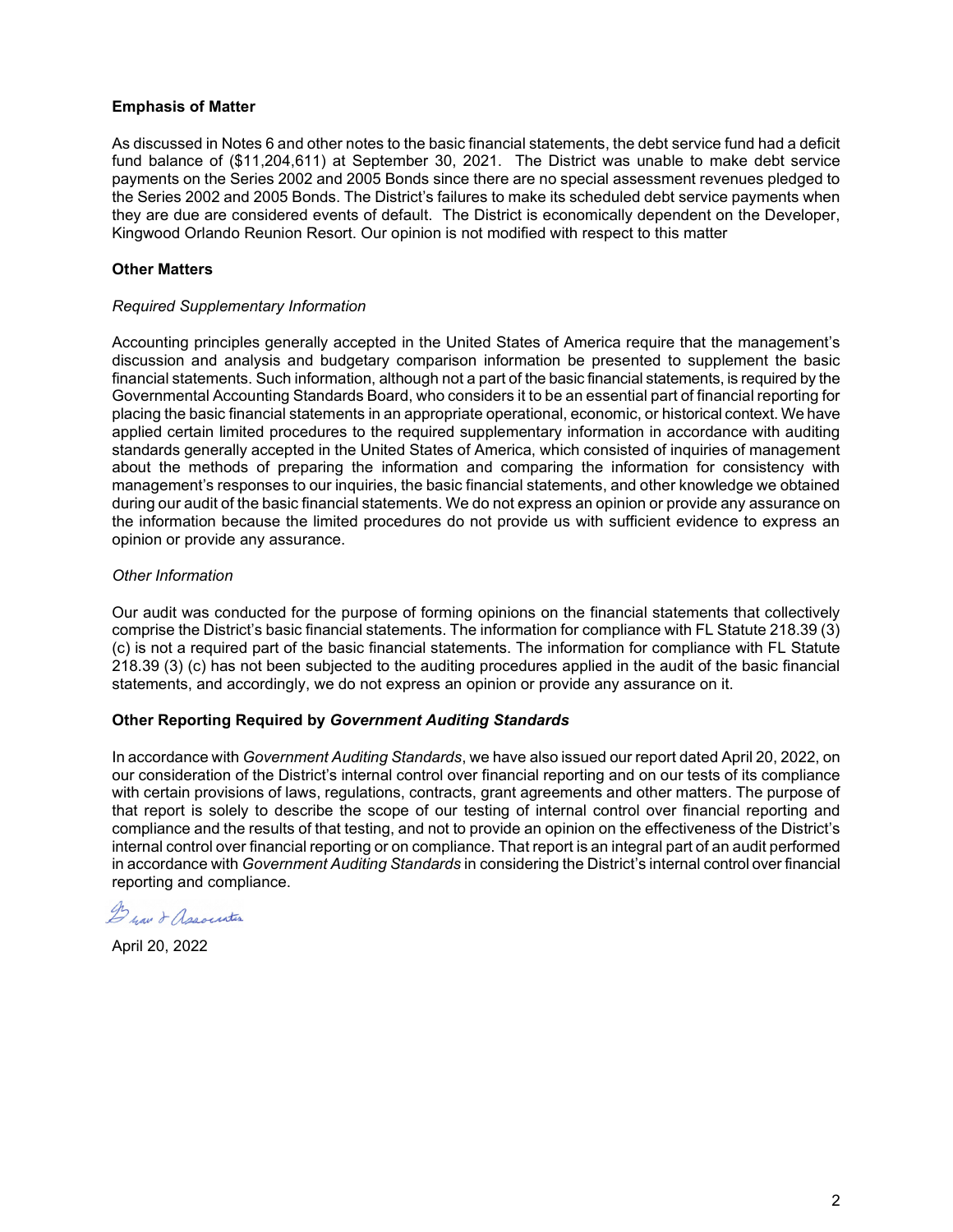# **MANAGEMENT'S DISCUSSION AND ANALYSIS**

Our discussion and analysis of Reunion East Community Development District, Osceola County, Florida ("District") provides a narrative overview of the District's financial activities for the fiscal year ended September 30, 2021. Please read it in conjunction with the District's Independent Auditor's Report, basic financial statements, accompanying notes and supplementary information to the basic financial statements.

# FINANCIAL HIGHLIGHTS

- The liabilities of the District exceeded its assets at the close of the most recent fiscal year resulting in a net position deficit balance of (\$547,232).
- The change in the District's total net position in comparison with the prior fiscal year was \$8,281,349, an increase. The key components of the District's net position and change in net position are reflected in the table in the government-wide financial analysis section.
- At September 30, 2021, the District's governmental funds reported combined ending fund balances of \$3,295,921, an increase of \$7,470,368 in comparison with the prior fiscal year. The total fund balance is restricted for capital projects, non-spendable for prepaid items and deposits, assigned for maintenance reserves, and unassigned deficit fund balance in the debt service fund, and the remainder is unassigned fund balance in the general fund which is available for spending at the District's discretion.

# OVERVIEW OF FINANCIAL STATEMENTS

This discussion and analysis are intended to serve as the introduction to the District's basic financial statements. The District's basic financial statements are comprised of three components: 1) governmentwide financial statements, 2) fund financial statements, and 3) notes to the financial statements. This report also contains other supplementary information in addition to the basic financial statements themselves.

## Government-Wide Financial Statements

The government-wide financial statements are designed to provide readers with a broad overview of the District's finances, in a manner similar to a private-sector business.

The statement of net position presents information on all the District's assets, deferred outflows of resources, liabilities, and deferred inflows of resources with the residual amount being reported as net position. Over time, increases or decreases in net position may serve as a useful indicator of whether the financial position of the District is improving or deteriorating.

The statement of activities presents information showing how the government's net position changed during the most recent fiscal year. All changes in net position are reported as soon as the underlying event giving rise to the change occurs, regardless of the timing of related cash flows. Thus, revenues and expenses are reported in this statement for some items that will only result in cash flows in future fiscal periods.

The government-wide financial statements include all governmental activities that are principally supported by assessments. The District does not have any business-type activities. The governmental activities of the District include the general government (management), recreation, public safety, roads and streets and maintenance functions.

## Fund Financial Statements

A fund is a grouping of related accounts that is used to maintain control over resources that have been segregated for specific activities or objectives. The District, like other state and local governments, uses fund accounting to ensure and demonstrate compliance with finance-related legal requirements. The District has one fund category: governmental funds.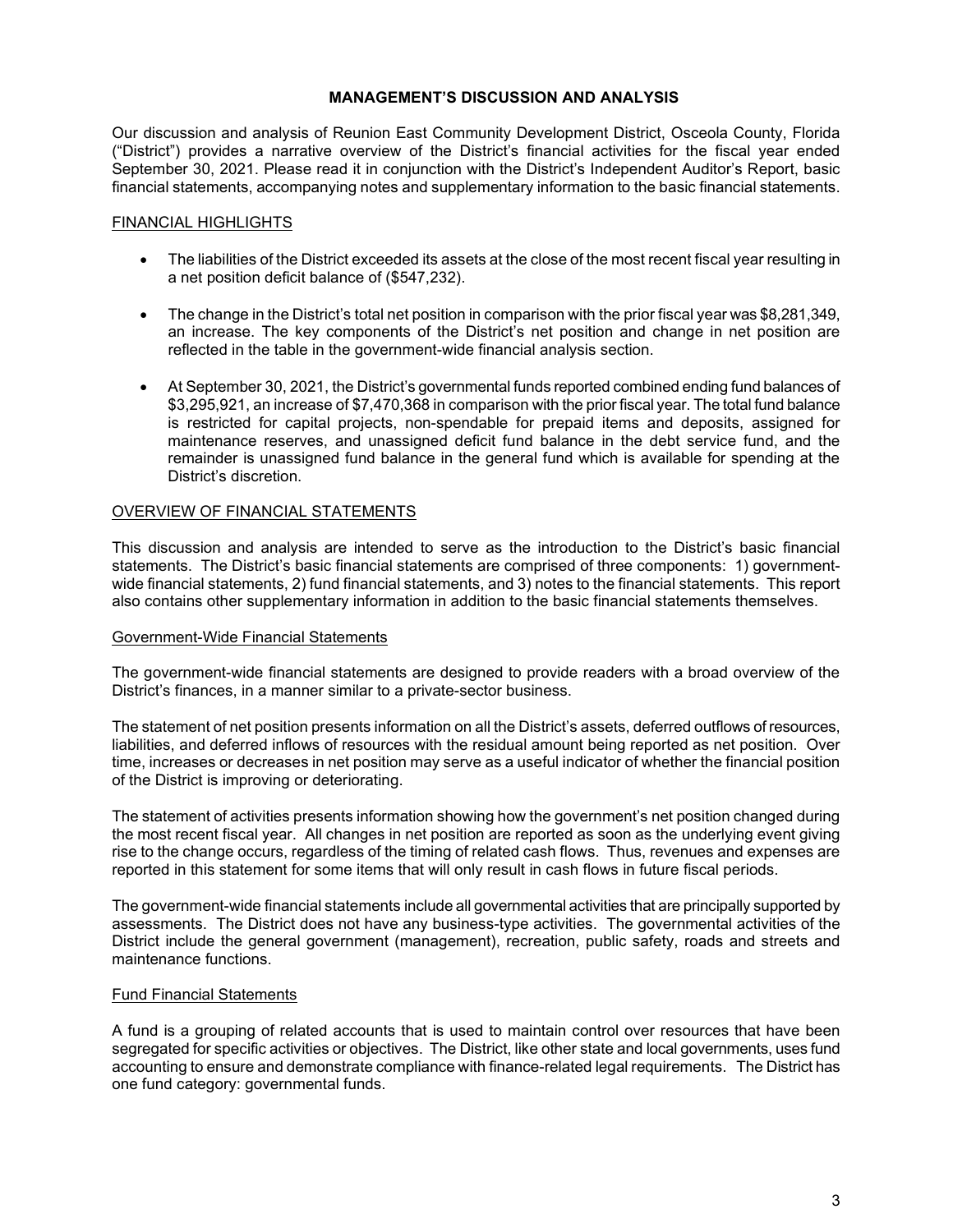# OVERVIEW OF FINANCIAL STATEMENTS (Continued)

#### Governmental Funds

Governmental funds are used to account for essentially the same functions reported as governmental activities in the government-wide financial statements. However, unlike the government-wide financial statements, governmental fund financial statements focus on near-term inflows and outflows of spendable resources, as well as on balances of spendable resources available at the end of the fiscal year. Such information may be useful in evaluating a District's near-term financing requirements.

Because the focus of governmental funds is narrower than that of the government-wide financial statements, it is useful to compare the information presented for governmental funds with similar information presented for governmental activities in the government-wide financial statements. By doing so, readers may better understand the long-term impact of the District's near-term financing decisions. Both the governmental fund balance sheet and the governmental fund statement of revenues, expenditures, and changes in fund balances provide a reconciliation to facilitate this comparison between governmental funds and governmental activities.

The District maintains three governmental funds. Information is presented separately in the governmental fund balance sheet and the governmental fund statement of revenues, expenditures, and changes in fund balances for the general fund, debt service and capital projects funds which are major funds.

The District adopts an annual appropriated budget for its general fund. A budgetary comparison schedule has been provided for the general fund to demonstrate compliance with the budget.

#### Notes to the Financial Statements

The notes provide additional information that is essential to a full understanding of the data provided in the government-wide and fund financial statements.

## GOVERNMENT-WIDE FINANCIAL ANALYSIS

As noted earlier, net position may serve over time as a useful indicator of an entity's financial position. In the case of the District, liabilities exceeded assets at the close of the fiscal year.

Key components of the District's net position are reflected in the following table:

| <b>NET POSITION</b>                 |               |             |    |               |  |  |  |  |  |  |
|-------------------------------------|---------------|-------------|----|---------------|--|--|--|--|--|--|
|                                     | SEPTEMBER 30. |             |    |               |  |  |  |  |  |  |
|                                     |               | 2021        |    | 2020          |  |  |  |  |  |  |
| Current and other assets            | \$            | 17,275,646  | \$ | 8,047,271     |  |  |  |  |  |  |
| Capital assets, net of depreciation |               | 46,023,578  |    | 37,990,398    |  |  |  |  |  |  |
| Total assets                        |               | 63,299,224  |    | 46,037,669    |  |  |  |  |  |  |
| <b>Current liabilities</b>          |               | 14,580,598  |    | 13.323.616    |  |  |  |  |  |  |
| Long-term liabilities               |               | 49.265.858  |    | 41.542.634    |  |  |  |  |  |  |
| <b>Total liabilities</b>            |               | 63.846.456  |    | 54,866,250    |  |  |  |  |  |  |
| Net position                        |               |             |    |               |  |  |  |  |  |  |
| Net investment in capital assets    |               | 5,538,902   |    | (3, 552, 227) |  |  |  |  |  |  |
| Unrestricted                        |               | (6,086,134) |    | (5, 276, 354) |  |  |  |  |  |  |
| Total net position                  | \$            | (547,232)   | \$ | (8,828,581)   |  |  |  |  |  |  |

The District's net position reflects its investment in capital assets (e.g. land, land improvements, and infrastructure) less any related debt used to acquire those assets that is still outstanding. These assets are used to provide services to residents; consequently, these assets are not available for future spending. Although the District's investment in capital assets is reported net of related debt, it should be noted that the resources needed to repay this debt must be provided from other sources, since the capital assets themselves cannot be used to liquidate these liabilities.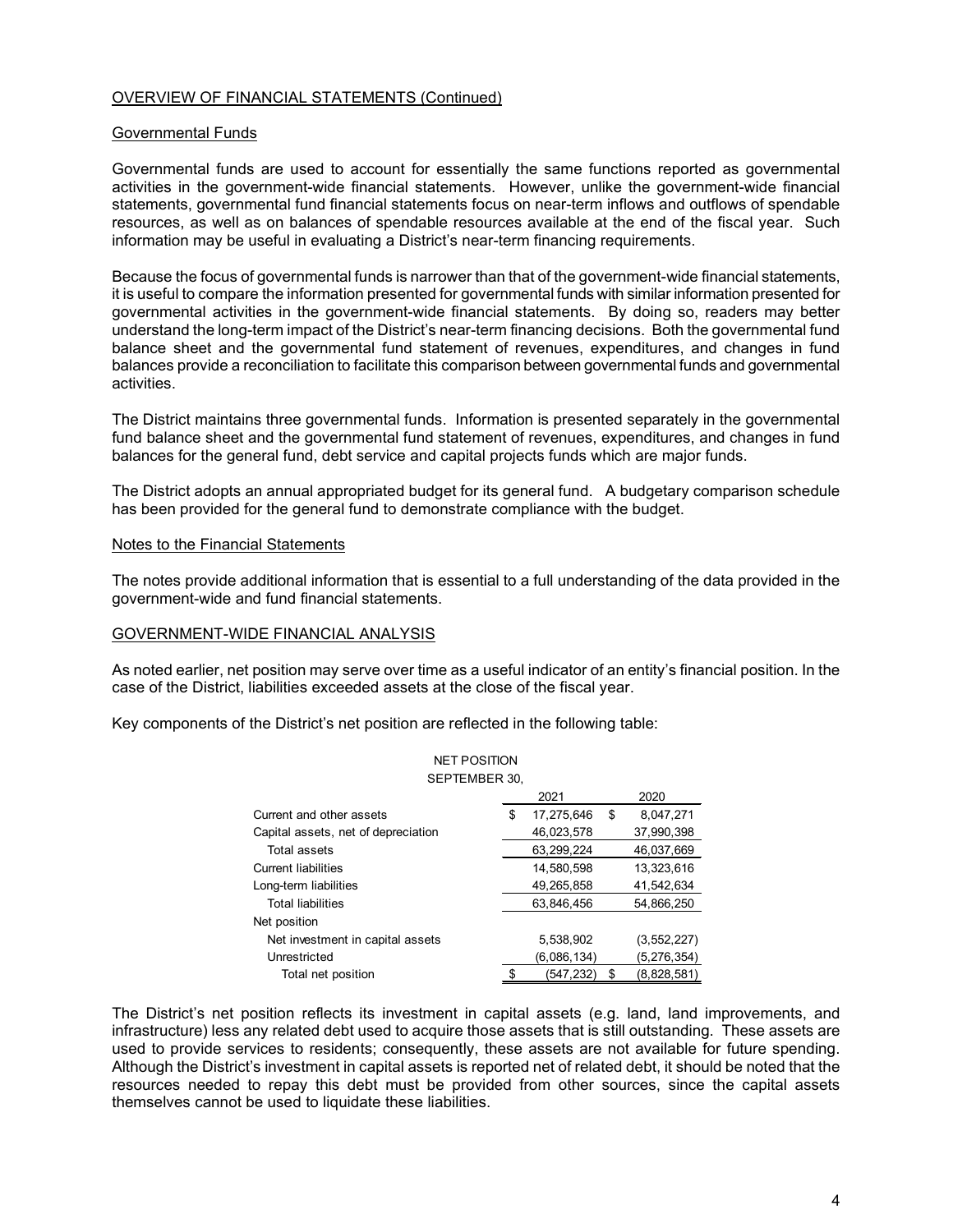# GOVERNMENT-WIDE FINANCIAL ANALYSIS (Continued)

The restricted portion of the District's net position represents resources that are subject to external restrictions on how they may be used.

The District's net position increased during the most recent fiscal year. The majority of the increase is the result of prepayments received for lot sales for which the related debt payments were not made before fiscal year end.

CHANGES IN NET POSITION

Key elements of the change in net position are reflected in the following table:

| FOR THE FISCAL YEAR ENDED SEPTEMBER 30, |    |             |    |               |  |  |  |
|-----------------------------------------|----|-------------|----|---------------|--|--|--|
| Revenues:                               |    | 2021        |    | 2020          |  |  |  |
| Program revenues                        |    |             |    |               |  |  |  |
| Charges for services                    | \$ | 15,083,584  | \$ | 5,834,132     |  |  |  |
| Operating grants and contributions      |    | 219         |    | 36,793        |  |  |  |
| Capital grants and contributions        |    | 45          |    |               |  |  |  |
| General revenues                        |    |             |    |               |  |  |  |
| Unrestricted investment earnings        |    | 5,824       |    | 33,812        |  |  |  |
| Miscellaneous                           |    | 500         |    | 2,481         |  |  |  |
| Total revenues                          |    | 15,090,172  |    | 5,907,218     |  |  |  |
| Expenses:                               |    |             |    |               |  |  |  |
| General government                      |    | 192,767     |    | 198,407       |  |  |  |
| Maintenance and operations              |    | 2,778,476   |    | 2,803,890     |  |  |  |
| Culture and recreation                  |    | 72,800      |    | 78,400        |  |  |  |
| Public safety                           |    | 723,429     |    | 683,031       |  |  |  |
| Roads and streets                       |    | 40,428      |    | 22,020        |  |  |  |
| Interest                                |    | 2,315,598   |    | 2,685,870     |  |  |  |
| Bond issuance costs                     |    | 685,325     |    |               |  |  |  |
| Total expenses                          |    | 6,808,823   |    | 6,471,618     |  |  |  |
| Change in net position                  |    | 8,281,349   |    | (564,400)     |  |  |  |
| Net position - beginning                |    | (8,828,581) |    | (8, 264, 181) |  |  |  |
| Net position - ending                   | \$ | (547,232)   | \$ | (8,828,581)   |  |  |  |

As noted above and in the statement of activities, the cost of all governmental activities during the fiscal year ended September 30, 2021 was \$6,808,823. The costs of the District's activities were partially funded by program revenues. Program revenue was comprised primarily of assessments. The increase in program revenues is primarily due to a large number of prepaid assessments received during the current fiscal year. In total, expenses increased due to bond issuance cost.

## GENERAL BUDGETING HIGHLIGHTS

An operating budget was adopted and maintained by the governing board for the District pursuant to the requirements of Florida Statutes. The budget is adopted using the same basis of accounting that is used in preparation of the fund financial statements. The legal level of budgetary control, the level at which expenditures may not exceed budget, is in the aggregate. Any budget amendments that increase the aggregate budgeted appropriations must be approved by the Board of Supervisors. Actual general fund expenditures did not exceed appropriations for the fiscal year ended September 30, 2021.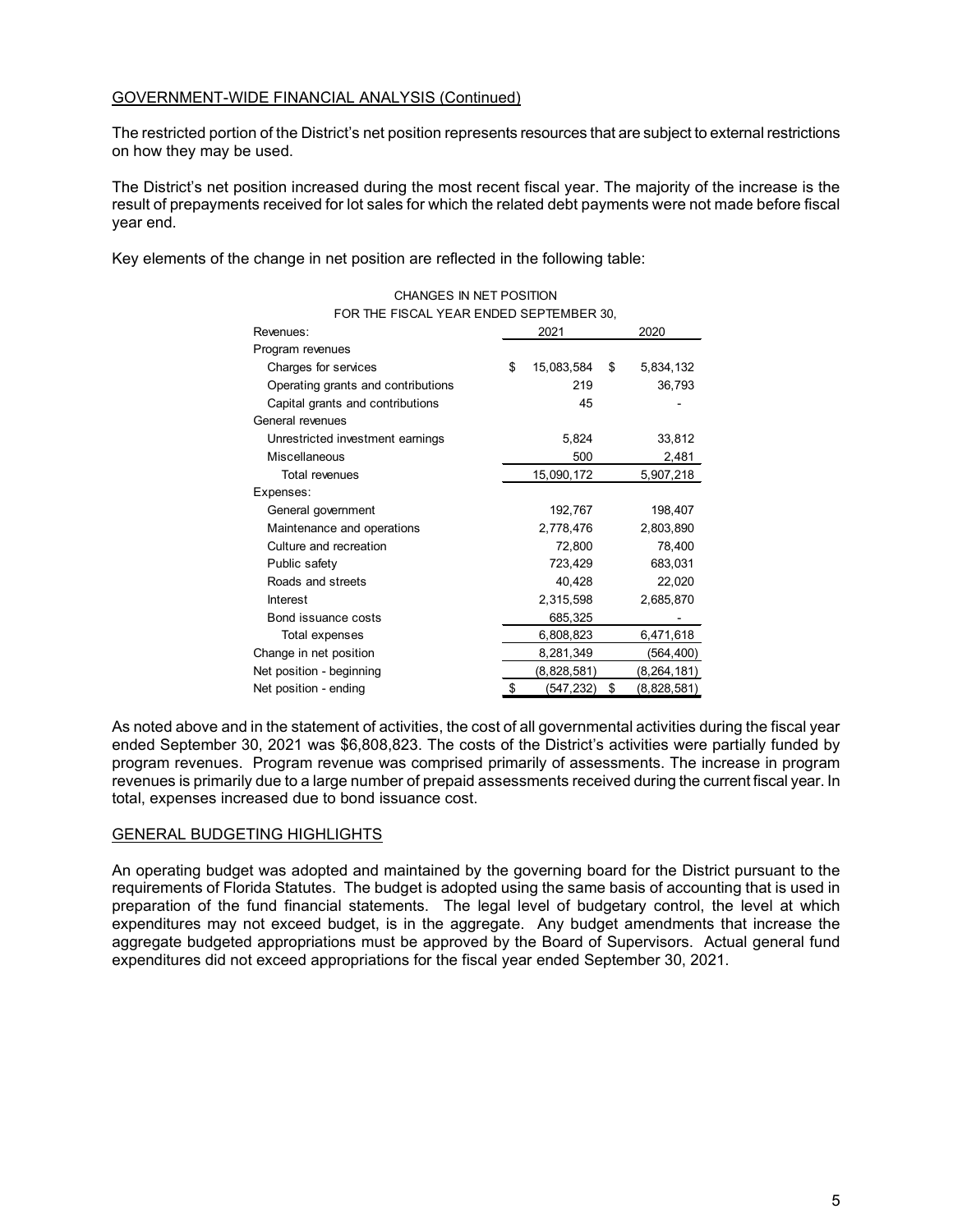# CAPITAL ASSETS AND DEBT ADMINISTRATION

# Capital Assets

At September 30, 2021, the District had \$73,311,701 invested in capital assets for its governmental activities. In the government-wide financial statements depreciation of \$27,288,123 has been taken, which resulted in a net book value of \$46,023,578. More detailed information about the District's capital assets is presented in the notes of the financial statements.

# Capital Debt

At September 30, 2021, the District had \$43,560,000 in Bonds outstanding for its governmental activities. In addition, the District has not paid the \$12,715,000 of the unexchanged Bonds. More detailed information about the District's capital debt is presented in the notes of the financial statements.

## ECONOMIC FACTORS AND NEXT YEAR'S BUDGETS AND OTHER EVENTS

The District anticipates that operations will be consistent with the prior year, however construction will continue on the Series 2021 project.

## CONTACTING THE DISTRICT'S FINANCIAL MANAGEMENT

This financial report is designed to provide our citizens, land owners, customers, investors and creditors with a general overview of the District's finances and to demonstrate the District's accountability for the financial resources it manages and the stewardship of the facilities it maintains. If you have questions about this report or need additional financial information, contact the Reunion East Community Development District's Finance Department at 219 E. Livingston Street, Orlando, Florida 32801.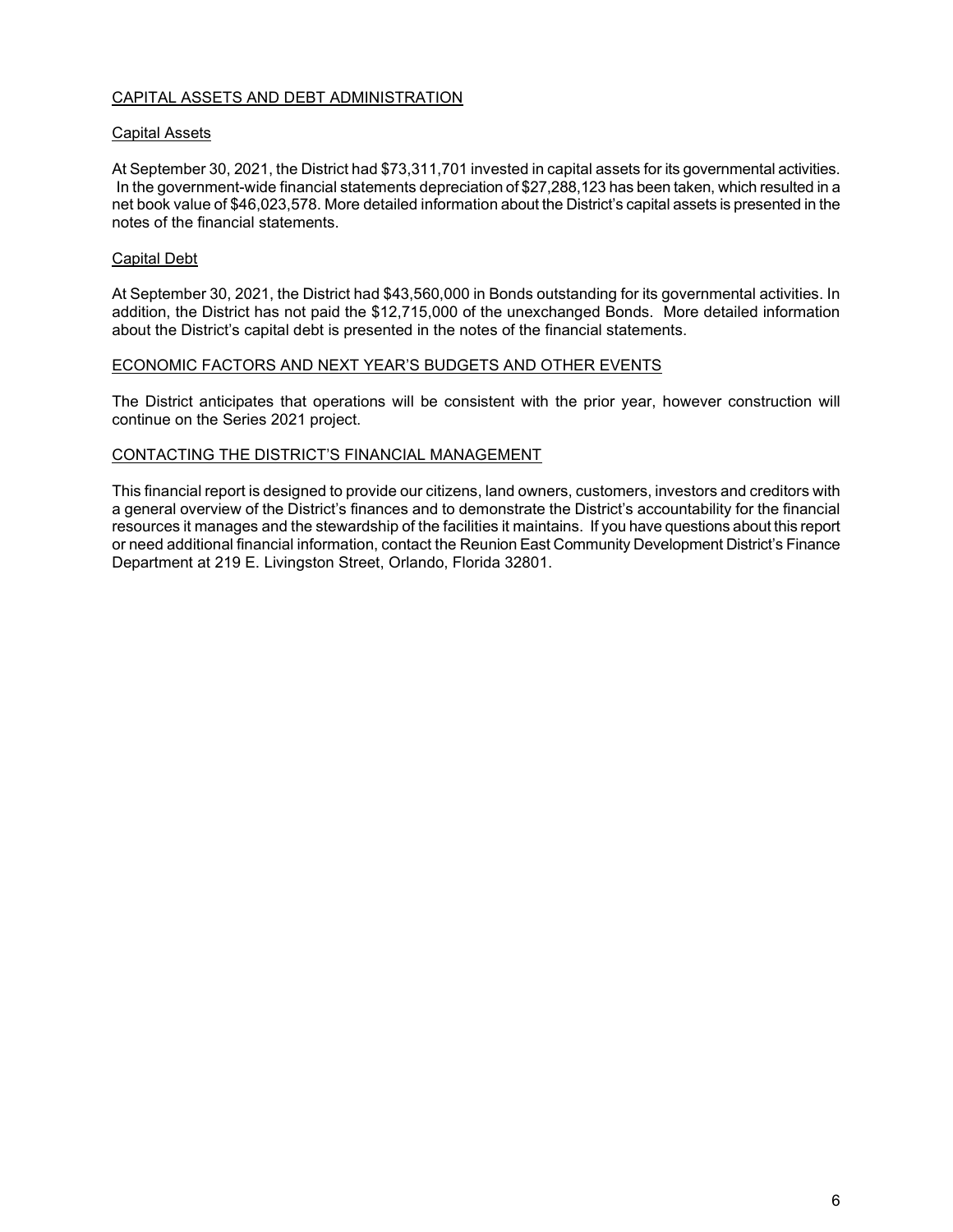# **REUNION EAST COMMUNITY DEVELOPMENT DISTRICT OSCEOLA COUNTY, FLORIDA STATEMENT OF NET POSITION SEPTEMBER 30, 2021**

|                                  | Governmental     |  |  |
|----------------------------------|------------------|--|--|
|                                  | Activities       |  |  |
| <b>ASSETS</b>                    |                  |  |  |
| Cash                             | \$<br>1,082,389  |  |  |
| Investments                      | 4,536,666        |  |  |
| Assessments receivable           | 29,779           |  |  |
| Due from Reunion West            | 124,979          |  |  |
| Prepaids and other assets        | 52,678           |  |  |
| Restricted assets:               |                  |  |  |
| Investments                      | 11,449,155       |  |  |
| Capital assets:                  |                  |  |  |
| Nondepreciable                   | 13,758,059       |  |  |
| Depreciable, net                 | 32,265,519       |  |  |
| <b>Total assets</b>              | 63,299,224       |  |  |
|                                  |                  |  |  |
| <b>LIABILITIES</b>               |                  |  |  |
| Accounts payable                 | 80,035           |  |  |
| Accrued interest payable         | 600,873          |  |  |
| Due to Bondholders               | 13,891,506       |  |  |
| Unearned revenue                 | 8,184            |  |  |
| Non-current liabilities:         |                  |  |  |
| Due within one year              | 1,875,000        |  |  |
| Due in more than one year        | 47,390,858       |  |  |
| <b>Total liabilities</b>         | 63,846,456       |  |  |
|                                  |                  |  |  |
| <b>NET POSITION</b>              |                  |  |  |
| Net investment in capital assets | 5,538,902        |  |  |
| Unrestricted                     | (6,086,134)      |  |  |
| Total net position               | \$<br>(547, 232) |  |  |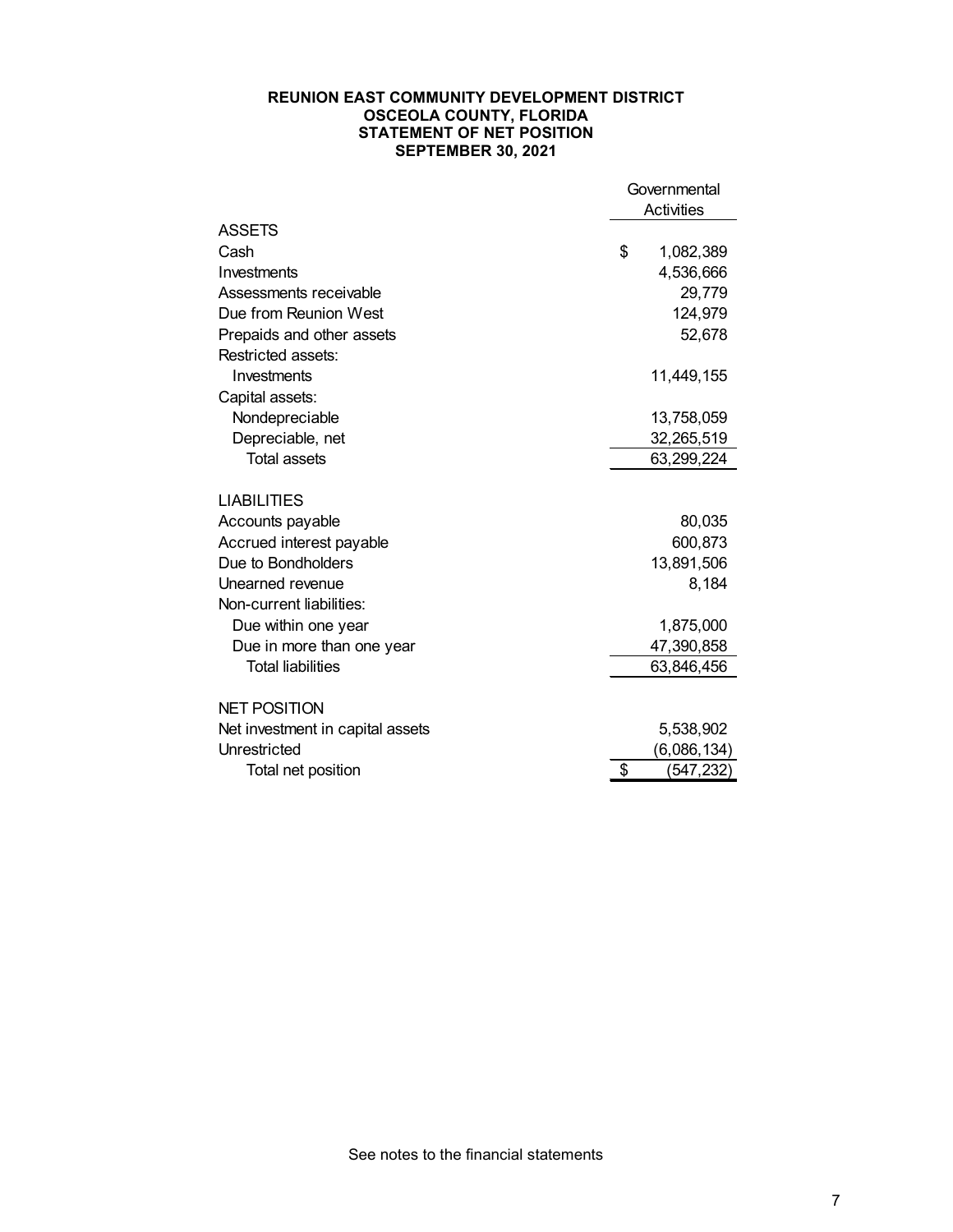#### **REUNION EAST COMMUNITY DEVELOPMENT DISTRICT OSCEOLA COUNTY, FLORIDA STATEMENT OF ACTIVITIES FOR THE FISCAL YEAR ENDED SEPTEMBER 30, 2021**

|                               |                                  |               |                  |                       | Net (Expense)  |
|-------------------------------|----------------------------------|---------------|------------------|-----------------------|----------------|
|                               |                                  |               |                  |                       | Revenue and    |
|                               |                                  |               |                  |                       | Changes in Net |
|                               |                                  |               | Program Revenues |                       | Position       |
|                               |                                  |               | Operating        | <b>Capital Grants</b> |                |
|                               |                                  | Charges for   | Grants and       | and                   | Governmental   |
| <b>Functions/Programs</b>     | <b>Expenses</b>                  | Services      | Contributions    | Contributions         | Activities     |
| Primary government:           |                                  |               |                  |                       |                |
| Governmental activities:      |                                  |               |                  |                       |                |
| General government            | \$<br>192,767                    | \$<br>192,767 | \$               | \$                    | \$             |
| Maintenance and operations    | 2,778,476                        | 1,304,729     |                  | 45                    | (1,473,702)    |
| Culture and recreation        | 72,800                           | 34,186        |                  |                       | (38, 614)      |
| Public safety                 | 723,429                          | 339,711       |                  |                       | (383, 718)     |
| Roads and streets             | 40,428                           | 18,984        |                  |                       | (21, 444)      |
| Interest on long-term debt    | 2,315,598                        | 13,025,050    | 219              |                       | 10,709,671     |
| Bond issue costs              | 685,325                          | 168,157       |                  |                       | (517,168)      |
| Total governmental activities | 6,808,823                        | 15,083,584    | 219              | 45                    | 8,275,025      |
|                               | General revenues:                |               |                  |                       |                |
|                               | Unrestricted investment earnings |               |                  |                       | 5,824          |
|                               | Miscellaneous                    |               |                  |                       | 500            |
|                               | Total general revenues           |               |                  |                       | 6,324          |
|                               | Change in net position           |               |                  |                       | 8,281,349      |

See notes to the financial statements

Net position - beginning (8,828,581) Net position - ending  $\frac{1}{\sqrt{2}}$  (547,232)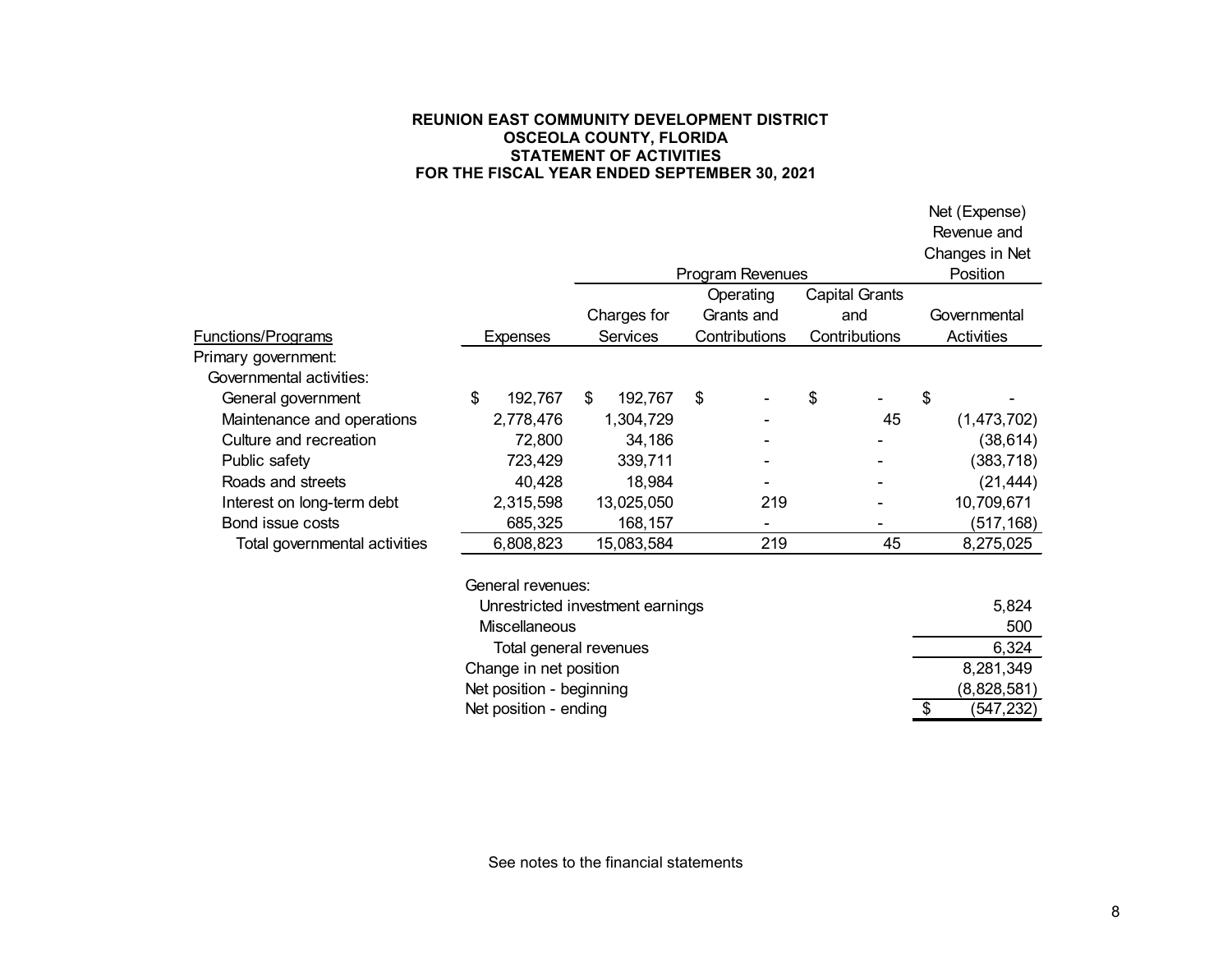# **REUNION EAST COMMUNITY DEVELOPMENT DISTRICT OSCEOLA COUNTY, FLORIDA BALANCE SHEET GOVERNMENTAL FUNDS SEPTEMBER 30, 2021**

|                                      |                 |                       | Total     |                 |
|--------------------------------------|-----------------|-----------------------|-----------|-----------------|
|                                      |                 |                       | Capital   | Governmental    |
|                                      | General         | Debt Service          | Projects  | Funds           |
| <b>ASSETS</b>                        |                 |                       |           |                 |
| Cash                                 | 1,082,389<br>\$ | \$<br>\$              |           | 1,082,389<br>\$ |
| Investments                          | 4,536,666       | 2,662,911             | 8,786,244 | 15,985,821      |
| Due from other funds                 |                 | 5,000                 |           | 5,000           |
| Due from Reunion West                | 124,979         |                       |           | 124,979         |
| Assessments receivable               | 10,795          | 18,984                |           | 29,779          |
| Prepaid items and deposits           | 52,678          |                       |           | 52,678          |
| <b>Total assets</b>                  | 5,807,507<br>\$ | \$<br>2,686,895<br>\$ | 8,786,244 | \$17,280,646    |
|                                      |                 |                       |           |                 |
| <b>LIABILITIES AND FUND BALANCES</b> |                 |                       |           |                 |
| Liabilities:                         |                 |                       |           |                 |
| Accounts payable                     | 74,973          | \$<br>\$              | 5,062     | \$<br>80,035    |
| Due to Bondholders                   |                 | 13,891,506            |           | 13,891,506      |
| Due to other funds                   | 5,000           |                       |           | 5,000           |
| Unearned revenue                     | 8,184           |                       |           | 8,184           |
| <b>Total liabilities</b>             | 88,157          | 13,891,506            | 5,062     | 13,984,725      |
|                                      |                 |                       |           |                 |
| Fund balances:                       |                 |                       |           |                 |
| Nonspendable:                        |                 |                       |           |                 |
| Prepaid items and deposits           | 52,678          |                       |           | 52,678          |
| Restricted for:                      |                 |                       |           |                 |
| Capital projects                     |                 |                       | 8,781,182 | 8,781,182       |
| Assigned for:                        |                 |                       |           |                 |
| Maintenance reserve                  | 463,263         |                       |           | 463,263         |
| Unassigned                           | 5,203,409       | (11, 204, 611)        |           | (6,001,202)     |
| <b>Total fund balances</b>           | 5,719,350       | (11, 204, 611)        | 8,781,182 | 3,295,921       |
| Total liabilities and fund balances  |                 |                       |           |                 |
|                                      | 5,807,507<br>S. | 2,686,895<br>\$<br>\$ | 8,786,244 | \$17,280,646    |

See notes to the financial statements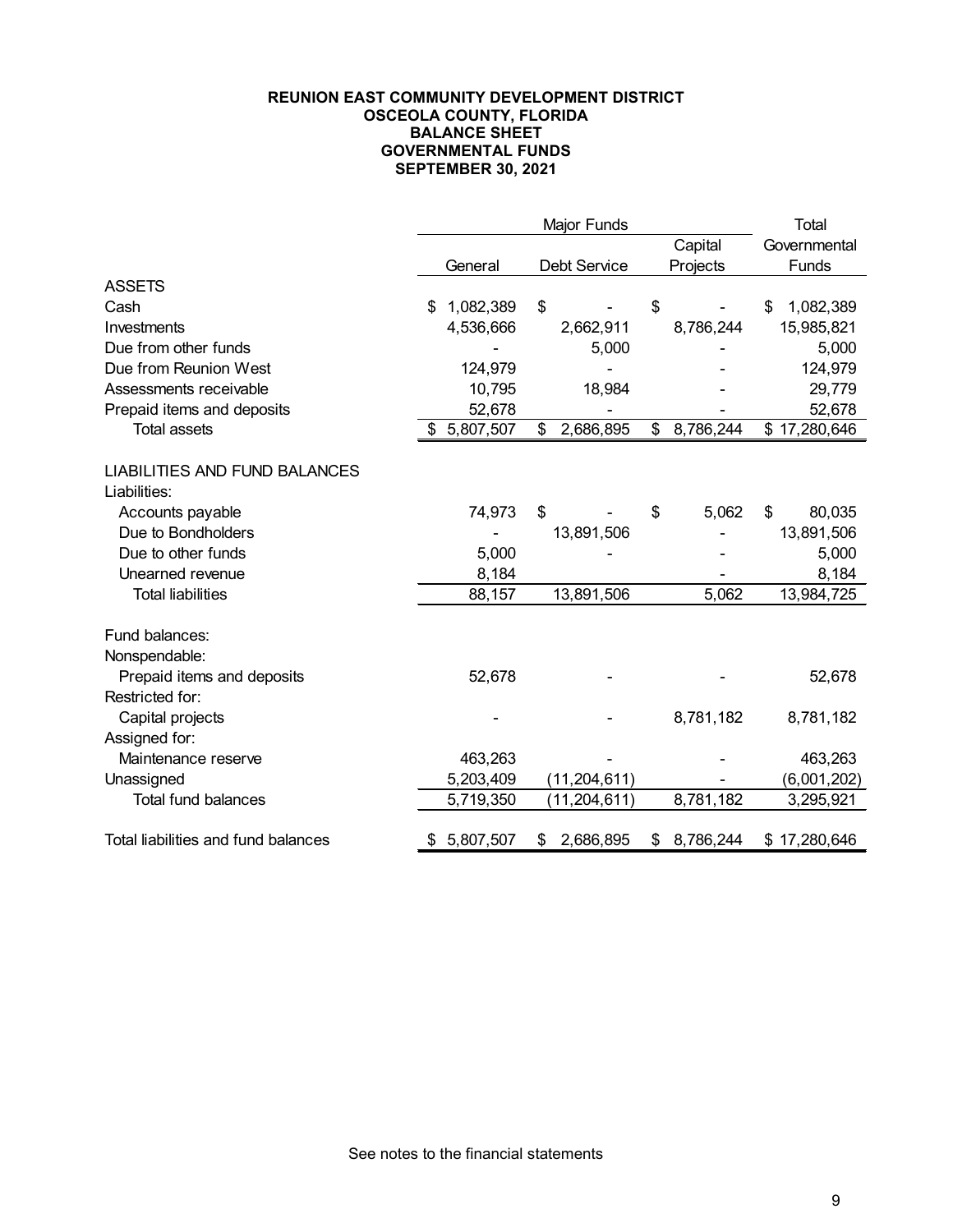## **REUNION EAST COMMUNITY DEVELOPMENT DISTRICT OSCEOLA COUNTY, FLORIDA RECONCILIATION OF THE BALANCE SHEET - GOVERNMENTAL FUNDS TO THE STATEMENT OF NET POSITION SEPTEMBER 30, 2021**

| Fund balance - governmental funds                                                                                                                                                                                                                                                                                             |                            | \$<br>3,295,921 |
|-------------------------------------------------------------------------------------------------------------------------------------------------------------------------------------------------------------------------------------------------------------------------------------------------------------------------------|----------------------------|-----------------|
| Amounts reported for governmental activities in the statement of<br>net position are different because:                                                                                                                                                                                                                       |                            |                 |
| Capital assets used in governmental activities are not financial<br>resources and, therefore, are not reported as assets in the<br>governmental funds. The statement of net position includes those<br>capital assets in the net position of the government as a whole.<br>Cost of capital assets<br>Accumulated depreciation | 73,311,701<br>(27,288,123) | 46,023,578      |
| Liabilities not due and payable from current available resources<br>are not reported as liabilities in the governmental fund<br>statements. All liabilities, both current and long-term, are<br>reported in the government-wide financial statements.                                                                         |                            |                 |
| Accrued interest payable                                                                                                                                                                                                                                                                                                      |                            | (600, 873)      |
| Bonds payable                                                                                                                                                                                                                                                                                                                 |                            | (49,265,858)    |
| Net position of governmental activities                                                                                                                                                                                                                                                                                       |                            | (547,232)       |
|                                                                                                                                                                                                                                                                                                                               |                            |                 |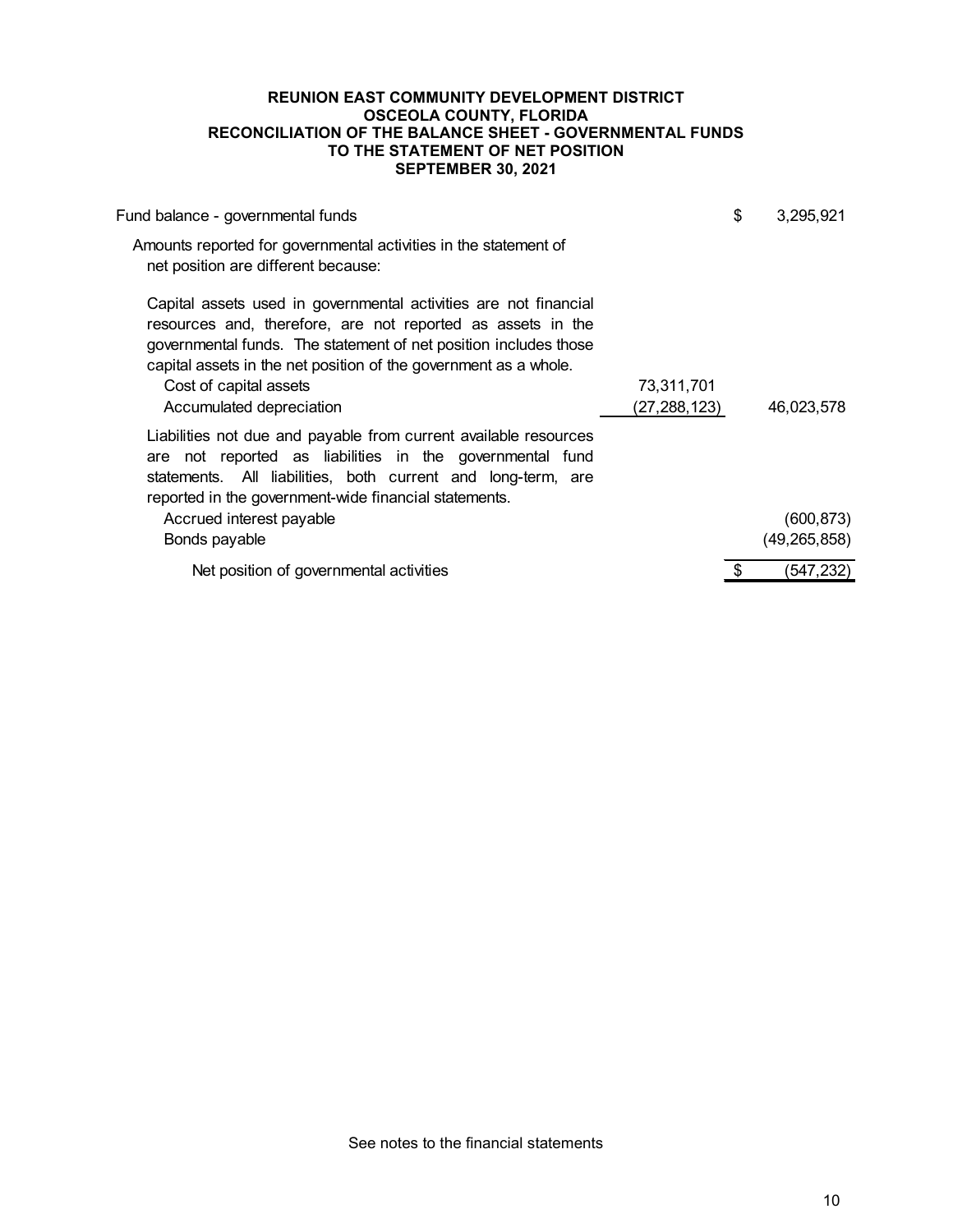## **REUNION EAST COMMUNITY DEVELOPMENT DISTRICT OSCEOLA COUNTY, FLORIDA STATEMENT OF REVENUES, EXPENDITURES, AND CHANGES IN FUND BALANCES GOVERNMENTAL FUNDS FOR THE FISCAL YEAR ENDED SEPTEMBER 30, 2021**

|                                 |    |                |                      | Total        |                 |
|---------------------------------|----|----------------|----------------------|--------------|-----------------|
|                                 |    |                |                      | Capital      | Governmental    |
|                                 |    | General        | Debt Service         | Projects     | Funds           |
| <b>REVENUES</b>                 |    |                |                      |              |                 |
| Assessments                     | \$ | 2,058,534      | \$<br>13,025,050     | \$           | \$15,083,584    |
| Miscellaneous revenue           |    | 500            |                      |              | 500             |
| Interest                        |    | 5,824          | 219                  | 45           | 6,088           |
| <b>Total revenues</b>           |    | 2,064,858      | 13,025,269           | 45           | 15,090,172      |
| <b>EXPENDITURES</b>             |    |                |                      |              |                 |
| Current:                        |    |                |                      |              |                 |
| General government              |    | 188,996        | 3,771                |              | 192,767         |
| Maintenance and operations      |    | 1,092,463      |                      |              | 1,092,463       |
| Public safety                   |    | 72,800         |                      |              | 72,800          |
| Culture and recreation          |    | 155,485        |                      |              | 155,485         |
| Roads and streets               |    | 40,428         |                      |              | 40,428          |
| Debt service:                   |    |                |                      |              |                 |
| Principal                       |    |                | 13, 125, 000         |              | 13,125,000      |
| Interest                        |    |                | 2,829,676            |              | 2,829,676       |
| Bond issuance costs             |    |                |                      | 685,325      | 685,325         |
| Capital outlay                  |    | 149,391        |                      | 10, 137, 746 | 10,287,137      |
| Total expenditures              |    | 1,699,563      | 15,958,447           | 10,823,071   | 28,481,081      |
| Excess (deficiency) of revenues |    |                |                      |              |                 |
| over (under) expenditures       |    | 365,295        | (2,933,178)          | (10,823,026) | (13,390,909)    |
| OTHER FINANCING SOURCES (USES)  |    |                |                      |              |                 |
| Bond proceeds                   |    |                | 1,257,078            | 19,097,922   | 20,355,000      |
| Original issue premium          |    |                |                      | 506,277      | 506,277         |
| Total other financing sources   |    | $\blacksquare$ | 1,257,078            | 19,604,199   | 20,861,277      |
| Net change in fund balances     |    | 365,295        | (1,676,100)          | 8,781,173    | 7,470,368       |
| Fund balances - beginning       |    | 5,354,055      | (9,528,511)          | 9            | (4, 174, 447)   |
| Fund balances - ending          | \$ | 5,719,350      | \$<br>(11, 204, 611) | \$8,781,182  | 3,295,921<br>\$ |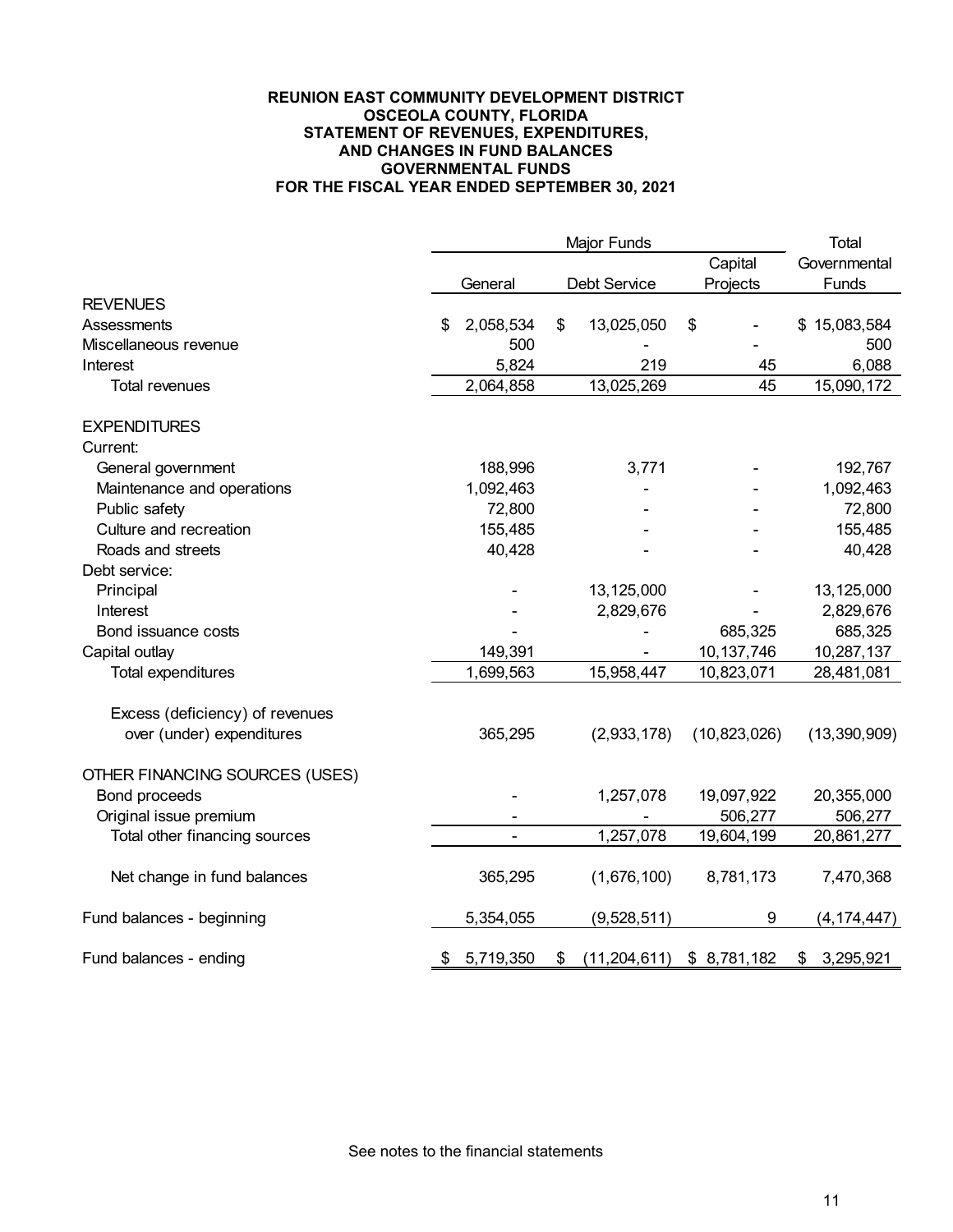## **REUNION EAST COMMUNITY DEVELOPMENT DISTRICT OSCEOLA COUNTY, FLORIDA RECONCILIATION OF THE STATEMENT OF REVENUES, EXPENDITURES AND CHANGES IN FUND BALANCES OF GOVERNMENTAL FUNDS TO THE STATEMENT OF ACTIVITIES FOR THE FISCAL YEAR ENDED SEPTEMBER 30, 2021**

| Net change in fund balances - total governmental funds                                                                                                                                                                                                                                                        | \$<br>7,470,368               |
|---------------------------------------------------------------------------------------------------------------------------------------------------------------------------------------------------------------------------------------------------------------------------------------------------------------|-------------------------------|
| Amounts reported for governmental activities in the statement<br>of activities are different because:                                                                                                                                                                                                         |                               |
| Governmental funds report capital outlays as expenditures, however,<br>in the statement of activities the cost of those assets is eliminated and<br>capitalized as capital assets in the statement of net position.                                                                                           | 10,287,137                    |
| Depreciation on capital assets is not recognized in the governmental<br>fund statement but is reported as an expense in the statement of<br>activities.                                                                                                                                                       | (2, 253, 957)                 |
|                                                                                                                                                                                                                                                                                                               |                               |
| Governmental funds report bond proceeds as financial resources,<br>whereas these amounts are eliminated in the statement of activities<br>and recognized as long-term liabilities in the statement of net position.                                                                                           | (20, 355, 000)                |
| In connection with the issuance of the Bonds, the original issue<br>discount/premium is reported as a financing use/source when debt is<br>first issued, whereas this amount is eliminated in the statement of<br>activities and reduces/increases long-term liabilities in the statement of<br>net position. | (506, 277)                    |
|                                                                                                                                                                                                                                                                                                               |                               |
| The change in accrued interest on long-term liabilities between the<br>current and prior fiscal year is recorded in the statement of activities<br>but not in the fund financial statements.                                                                                                                  | 501,025                       |
| Amortization of Bond discounts/premiums is not recognized in the<br>governmental fund financial statements, but is reported as an expense<br>in the statement of activities.                                                                                                                                  | 13,053                        |
| Repayment of long-term liabilities are reported as expenditures in the<br>governmental fund statement but such repayments reduce liabilities in<br>the statement of net position and are eliminated in the statement of                                                                                       |                               |
| activities.<br>Change in net position of governmental activities                                                                                                                                                                                                                                              | \$<br>13,125,000<br>8,281,349 |
|                                                                                                                                                                                                                                                                                                               |                               |

See notes to the financial statements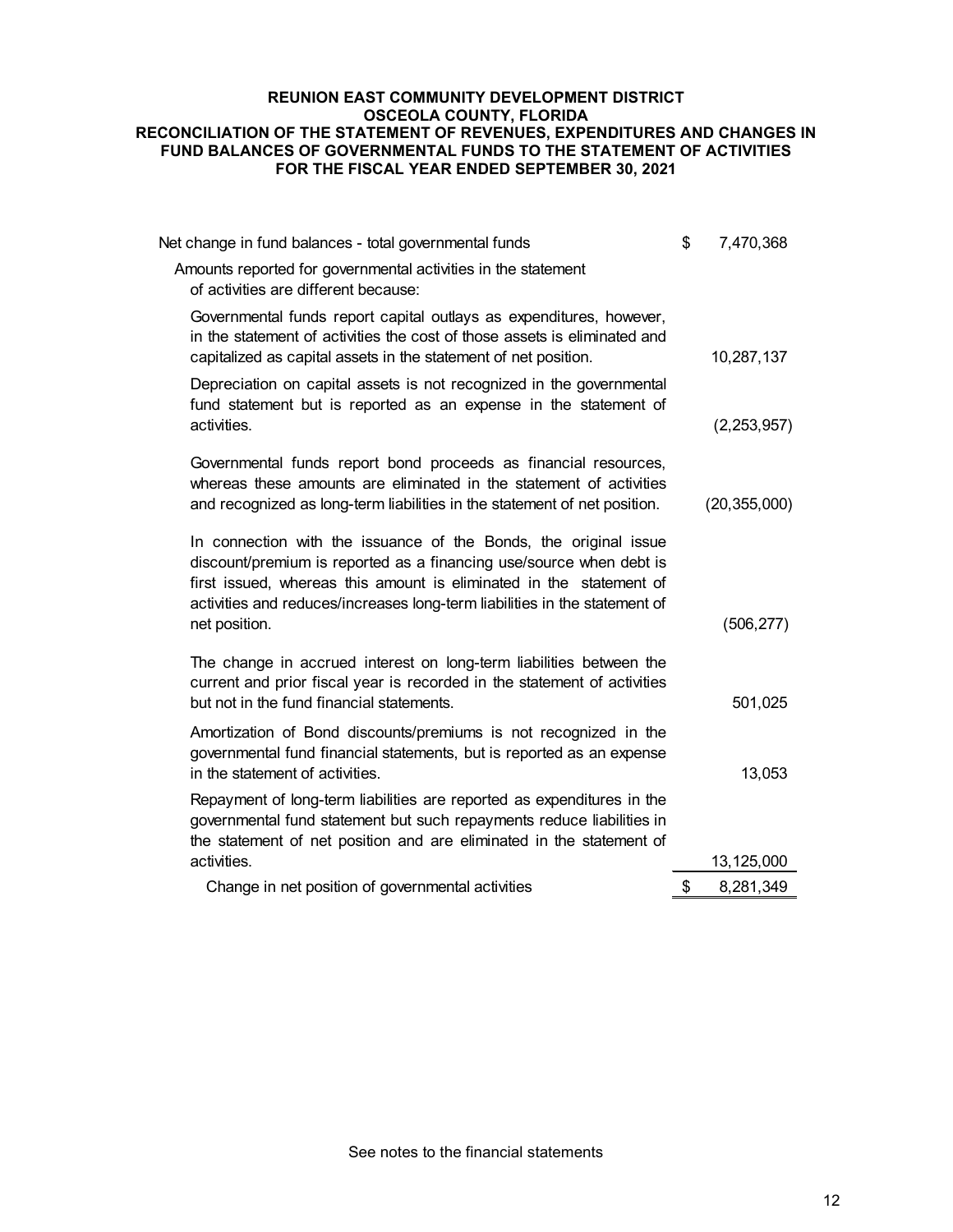# **REUNION EAST COMMUNITY DEVELOPMENT DISTRICT OSCEOLA COUNTY, FLORIDA NOTES TO FINANCIAL STATEMENTS**

# **NOTE 1 – NATURE OF ORGANIZATION AND REPORTING ENTITY**

Reunion East Community Development District ("District") was established on September 24, 2001 by the Board of County Commissioners of Osceola County, Osceola County Ordinance 2001-31, pursuant to the Uniform Community Development District Act of 1980, otherwise known as Chapter 190, Florida Statutes and expanded by Osceola County Ordinance 2005-26. The Act provides, among other things, the power to manage basic services for community development and to levy and assess non-ad valorem assessments for the financing and maintenance of improvements.

The District was established for the purposes of financing and managing the acquisition, construction, maintenance and operation of a portion of the infrastructure necessary for community development within the District.

The District is governed by the Board of Supervisors ("Board"), which is composed of five members. The Supervisors are elected on an at-large basis by the owners of the property within the District. The Board of Supervisors of the District exercise all powers granted to the District pursuant to Chapter 190, Florida Statutes.

The Board has the responsibility for:

- 1. Allocating and levying assessments.
- 2. Approving budgets.
- 3. Exercising control over facilities and properties.
- Controlling the use of funds generated by the District.
- 5. Approving the hiring and firing of key personnel.
- 6. Financing improvements.

The financial statements were prepared in accordance with Governmental Accounting Standards Board ("GASB") Statements. Under the provisions of those standards, the financial reporting entity consists of the primary government, organizations for which the District Board of Supervisors is considered to be financially accountable, and other organizations for which the nature and significance of their relationship with the District are such that, if excluded, the financial statements of the District would be considered incomplete or misleading. There are no entities considered to be component units of the District; therefore, the financial statements include only the operations of the District.

# **NOTE 2 – SUMMARY OF SIGNIFICANT ACCOUNTING POLICIES**

## **Government-Wide and Fund Financial Statements**

The basic financial statements include both government-wide and fund financial statements.

The government-wide financial statements (i.e., the statement of net position and the statement of activities) report information on all of the non-fiduciary activities of the primary government. For the most part, the effect of interfund activity has been removed from these statements.

The statement of activities demonstrates the degree to which the direct expenses of a given function or segment is offset by program revenues. *Direct expenses* are those that are clearly identifiable with a specific function or segment. *Program revenues* include 1) charges to customers who purchase, use or directly benefit from goods, services or privileges provided by a given function or segment. Operating-type special assessments for maintenance and debt service are treated as charges for services; and 2) grants and contributions that are restricted to meeting the operational or capital requirements of a particular function or segment. Other items not included among program revenues are reported instead as *general revenues*.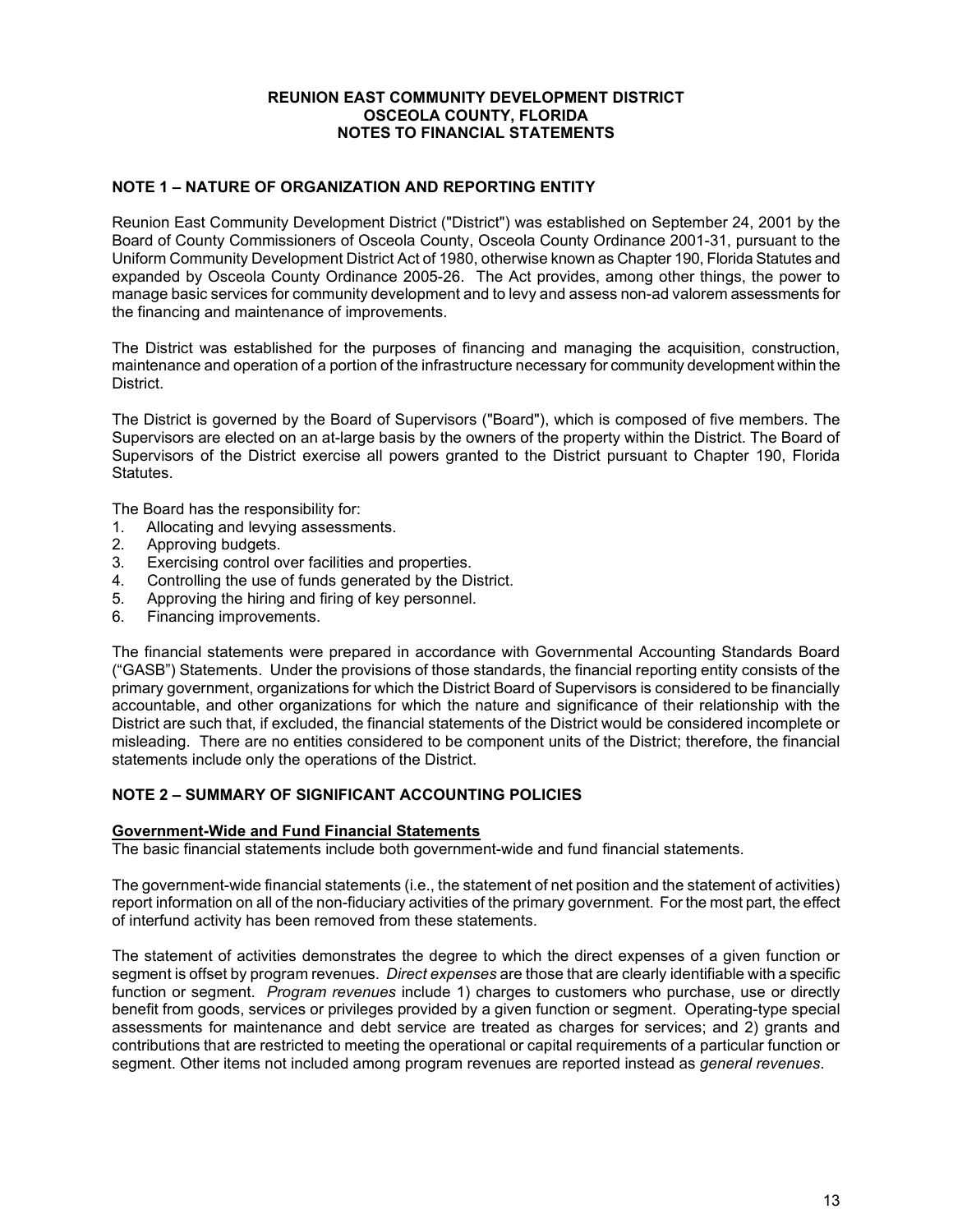## **Measurement Focus, Basis of Accounting and Financial Statement Presentation**

The government-wide financial statements are reported using the *economic resources measurement* focus and the *accrual basis of accounting*. Revenues are recorded when earned and expenses are recorded when a liability is incurred, regardless of the timing of related cash flows. Assessments are recognized as revenues in the year for which they are levied. Grants and similar items are to be recognized as revenue as soon as all eligibility requirements imposed by the provider have been met.

Governmental fund financial statements are reported using the *current financial resources measurement focus* and the *modified accrual basis of accounting*. Revenues are recognized as soon as they are both measurable and available. Revenues are considered to be *available* when they are collectible within the current period or soon enough thereafter to pay liabilities of the current period. For this purpose, the government considers revenues to be available if they are collected within 60 days of the end of the current fiscal period. Expenditures are recorded when a liability is incurred, as under accrual accounting. However, debt service expenditures are recorded only when payment is due.

#### Assessments

Assessments are non-ad valorem assessments on benefited property within the District. Operating and maintenance assessments are based upon the adopted budget and levied annually at a public hearing of the District. Debt service assessments are levied when Bonds are issued and assessed and collected on an annual basis. The District may collect assessments directly or utilize the uniform method of collection under Florida Statutes. Direct collected assessments are due as determined by annual assessment resolution adopted by the Board of Supervisors. Assessments collected under the uniform method are mailed by the County Tax Collector on November 1 and due on or before March 31 of each year. Property owners may prepay a portion or all of the debt service assessments on their property subject to various provisions in the Bond documents.

Assessments and interest associated with the current fiscal period are considered to be susceptible to accrual and so have been recognized as revenues of the current fiscal period. The portion of assessments receivable due within the current fiscal period is considered to be susceptible to accrual as revenue of the current period.

The District reports the following major governmental funds:

## General Fund

The general fund is the general operating fund of the District. It is used to account for all financial resources except those required to be accounted for in another fund.

#### Debt Service Fund

The debt service fund is used to account for the accumulation of resources for the annual payment of principal and interest on long-term debt.

#### Capital Projects Fund

This fund accounts for the financial resources to be used for the acquisition or construction of major infrastructure within the District.

As a general rule, the effect of interfund activity has been eliminated from the government-wide financial statements.

When both restricted and unrestricted resources are available for use, it is the government's policy to use restricted resources first for qualifying expenditures, then unrestricted resources as they are needed.

## **Assets, Liabilities and Net Position or Equity**

#### Restricted Assets

These assets represent cash and investments set aside pursuant to Bond covenants or other contractual restrictions.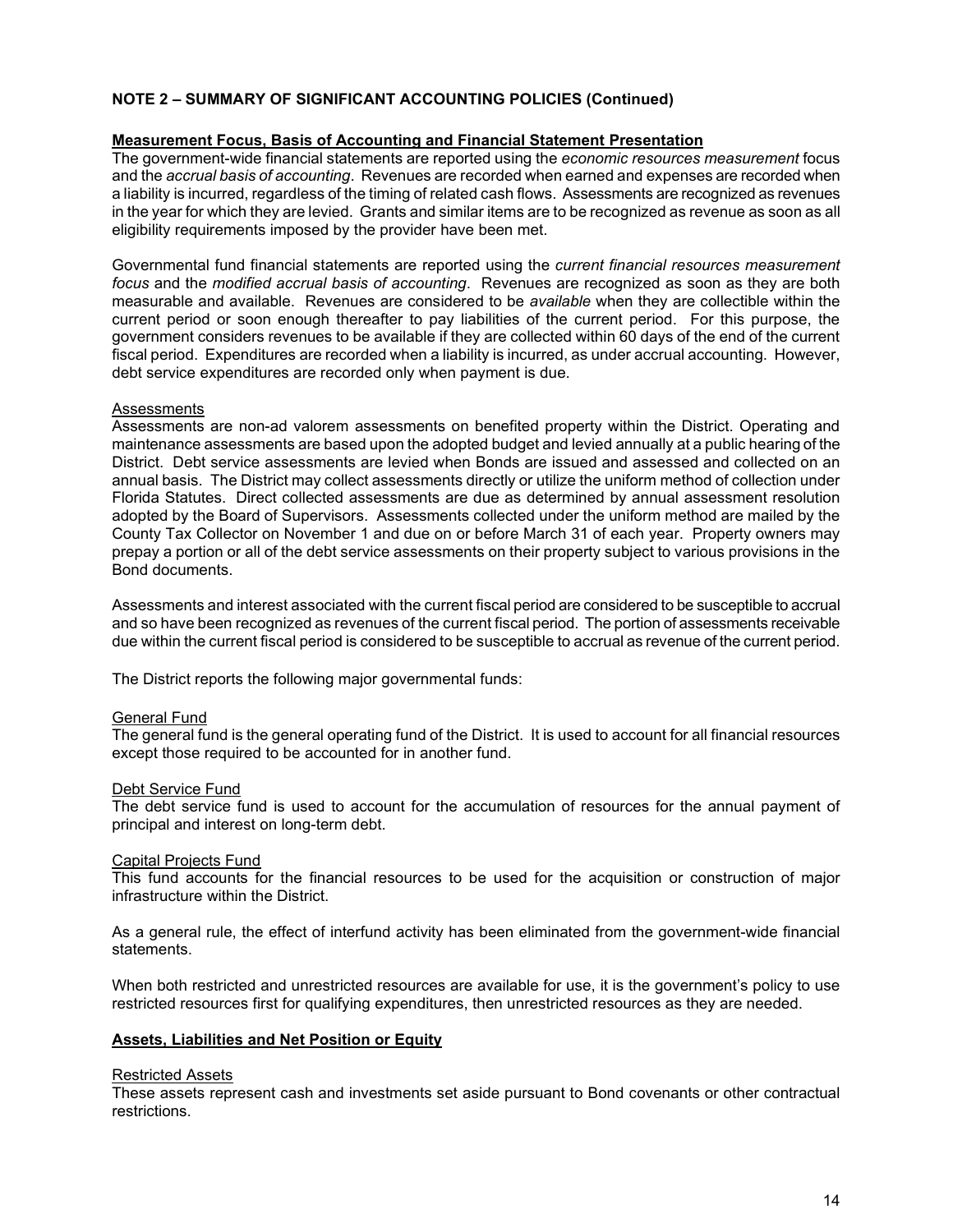#### **Assets, Liabilities and Net Position or Equity (Continued)**

#### Deposits and Investments

The District's cash and cash equivalents are considered to be cash on hand and demand deposits (interest and non-interest bearing).

The District has elected to proceed under the Alternative Investment Guidelines as set forth in Section 218.415 (17) Florida Statutes. The District may invest any surplus public funds in the following:

- a) The Local Government Surplus Trust Funds, or any intergovernmental investment pool authorized pursuant to the Florida Interlocal Cooperation Act;
- b) Securities and Exchange Commission registered money market funds with the highest credit quality rating from a nationally recognized rating agency;
- c) Interest bearing time deposits or savings accounts in qualified public depositories;
- d) Direct obligations of the U.S. Treasury.

The State Board of Administration's ("SBA") Local Government Surplus Funds Trust Fund ("Florida PRIME") is a"2a-7 like" pool. A "2a-7 like" pool is an external investment pool that is not registered with the Securities and Exchange Commission ("SEC") as an investment company, but nevertheless has a policy that it will, and does, operate in a manner consistent with the SEC's Rule 2a-7 of the Investment Company Act of 1940, which comprises the rules governing money market funds. Thus, the pool operates essentially as a money market fund. The District has reported its investment in Florida PRIME at amortized cost for financial reporting purposes.

Securities listed in paragraph c and d shall be invested to provide sufficient liquidity to pay obligations as they come due. In addition, surplus funds may be deposited into certificates of deposit which are insured and any unspent Bond proceeds are required to be held in investments as specified in the Bond Indenture.

The District records all interest revenue related to investment activities in the respective funds. Investments are measured at amortized cost or reported at fair value as required by generally accepted accounting principles.

#### Prepaid Items

Certain payments to vendors reflect costs applicable to future accounting periods and are recorded as prepaid items in both government-wide and fund financial statements.

#### Capital Assets

Capital assets which include property, plant and equipment, and infrastructure assets (e.g., roads, sidewalks and similar items) are reported in the government activities columns in the government-wide financial statements. Capital assets are defined by the government as assets with an initial, individual cost of more than \$5,000 (amount not rounded) and an estimated useful life in excess of two years. Such assets are recorded at historical cost or estimated historical cost if purchased or constructed. Donated capital assets are recorded at acquisition value at the date of donation.

The costs of normal maintenance and repairs that do not add to the value of the asset or materially extend assets lives are not capitalized. Major outlays for capital assets and improvements are capitalized as projects are constructed.

Property, plant and equipment of the District are depreciated using the straight-line method over the following estimated useful lives:

| Assets                                  | Years |
|-----------------------------------------|-------|
| Roadways                                | 30    |
| Stormwater management                   | 30    |
| Recreational facility and amenities     | 20    |
| Entry features                          | 30    |
| Electrical, communications and lighting | 20    |
| Landscaping and irrigation              | 15    |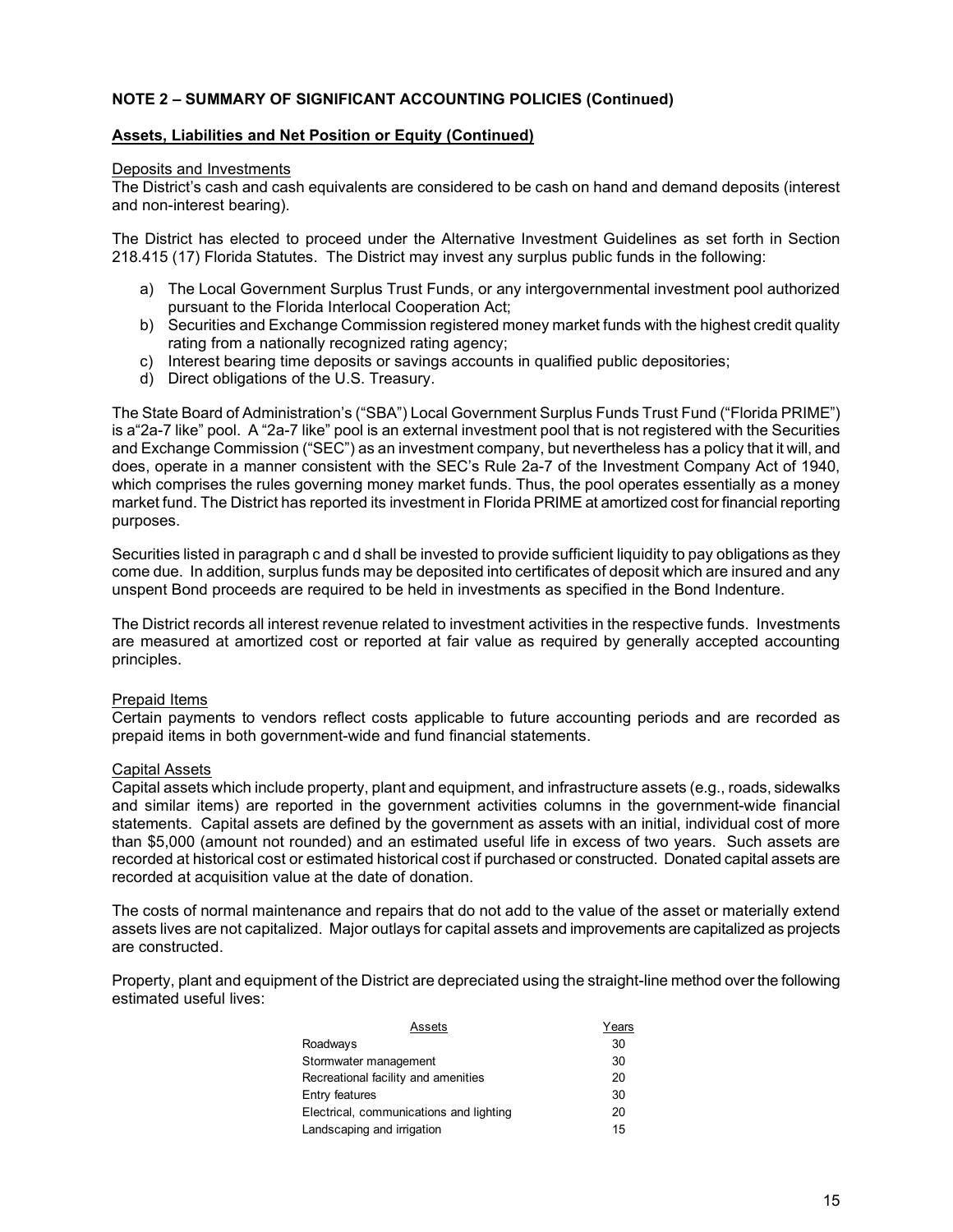#### **Assets, Liabilities and Net Position or Equity (Continued)**

#### Capital Assets (Continued)

In the governmental fund financial statements, amounts incurred for the acquisition of capital assets are reported as fund expenditures. Depreciation expense is not reported in the governmental fund financial statements.

#### Unearned Revenue

Governmental funds report unearned revenue in connection with resources that have been received, but not yet earned.

#### Long-Term Obligations

In the government-wide financial statements long-term debt and other long-term obligations are reported as liabilities in the statement of net position. Bond premiums and discounts are deferred and amortized over the life of the Bonds. Bonds payable are reported net of applicable premiums or discounts. Bond issuance costs are expensed when incurred.

In the fund financial statements, governmental fund types recognize premiums and discounts, as well as issuance costs, during the current period. The face amount of debt issued is reported as other financing sources. Premiums received on debt issuances are reported as other financing sources while discounts on debt issuances are reported as other financing uses. Issuance costs, whether or not withheld from the actual debt proceeds received, are reported as debt service expenditures.

#### Deferred Outflows/Inflows of Resources

In addition to assets, the statement of financial position will sometimes report a separate section for deferred outflows of resources. This separate financial statement element, deferred outflows of resources, represents a consumption of net position that applies to a future period(s) and so will not be recognized as an outflow of resources (expense/expenditure) until then.

In addition to liabilities, the statement of financial position will sometimes report a separate section for deferred inflows of resources. This separate financial statement element, deferred inflows of resources, represents an acquisition of net position that applies to a future period(s) and so will not be recognized as an inflow of resources (revenue) until that time.

## Fund Equity/Net Position

In the fund financial statements, governmental funds report non spendable and restricted fund balance for amounts that are not available for appropriation or are legally restricted by outside parties for use for a specific purpose. Assignments of fund balance represent tentative management plans that are subject to change.

The District can establish limitations on the use of fund balance as follows:

Committed fund balance – Amounts that can be used only for the specific purposes determined by a formal action (resolution) of the Board of Supervisors. Commitments may be changed or lifted only by the Board of Supervisors taking the same formal action (resolution) that imposed the constraint originally. Resources accumulated pursuant to stabilization arrangements sometimes are reported in this category.

Assigned fund balance – Includes spendable fund balance amounts established by the Board of Supervisors that are intended to be used for specific purposes that are neither considered restricted nor committed. The Board may also assign fund balance as it does when appropriating fund balance to cover differences in estimated revenue and appropriations in the subsequent year's appropriated budget. Assignments are generally temporary and normally the same formal action need not be taken to remove the assignment.

The District first uses committed fund balance, followed by assigned fund balance and then unassigned fund balance when expenditures are incurred for purposes for which amounts in any of the unrestricted fund balance classifications could be used.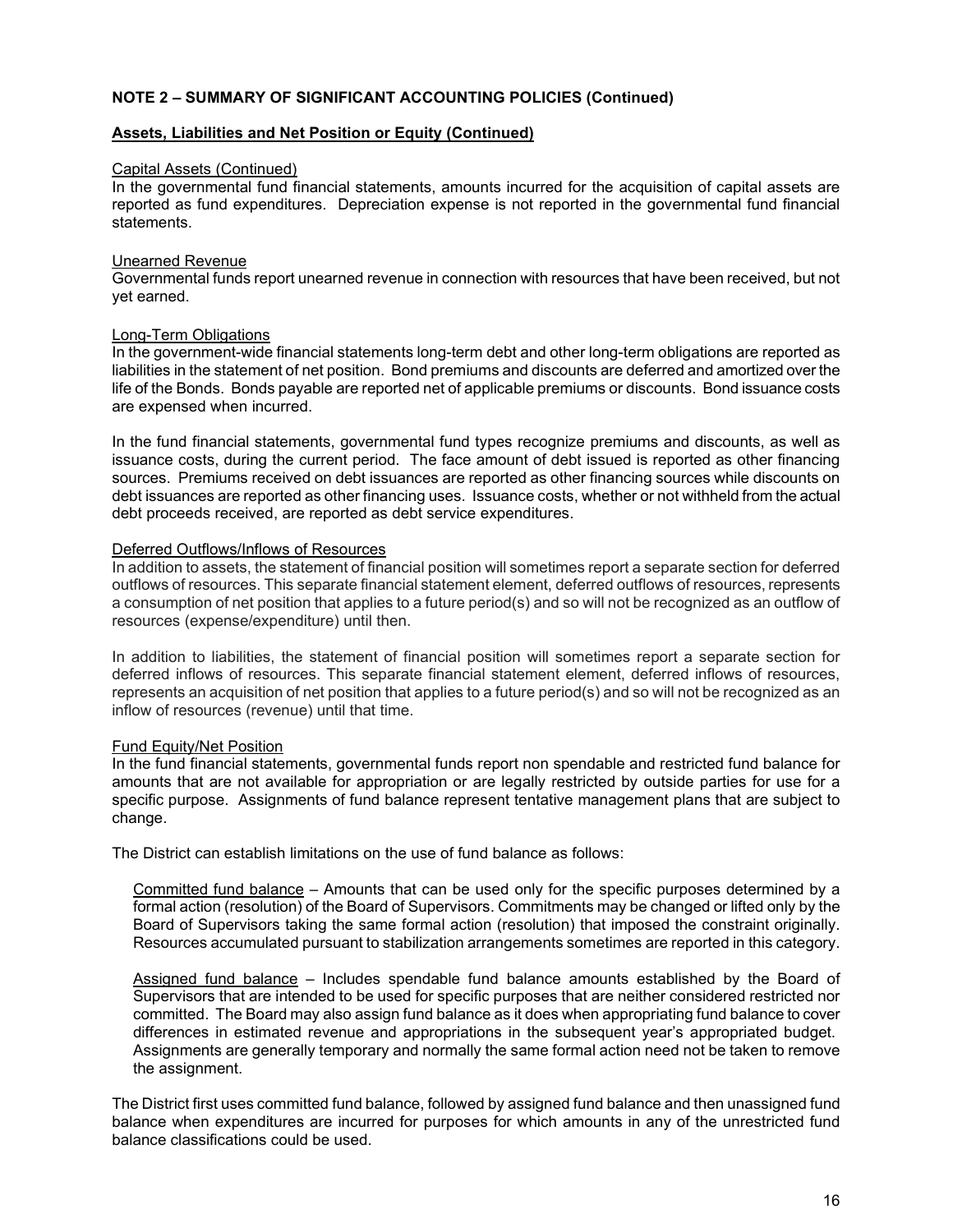# **Assets, Liabilities and Net Position or Equity (Continued)**

## Fund Equity/Net Position (Continued)

Net position is the difference between assets and deferred outflows of resources less liabilities and deferred inflows of resources. Net position in the government-wide financial statements are categorized as net investment in capital assets, restricted or unrestricted. Net investment in capital assets represents net position related to infrastructure and property, plant and equipment. Restricted net position represents the assets restricted by the District's Bond covenants or other contractual restrictions. Unrestricted net position consists of the net position not meeting the definition of either of the other two components.

# **Other Disclosures**

## Use of Estimates

The preparation of financial statements in conformity with generally accepted accounting principles requires management to make estimates and assumptions that affect the reported amounts of assets and liabilities, and disclosure of contingent assets and liabilities at the date of the financial statements, and the reported amounts of revenues and expenditures during the reporting period. Actual results could differ from those estimates.

# **NOTE 3** – **BUDGETARY INFORMATION**

The District is required to establish a budgetary system and an approved Annual Budget. Annual Budgets are adopted on a basis consistent with generally accepted accounting principles for all governmental funds. All annual appropriations lapse at fiscal year-end.

The District follows these procedures in establishing the budgetary data reflected in the financial statements.

- a) Each year the District Manager submits to the District Board a proposed operating budget for the fiscal year commencing the following October 1.
- b) Public hearing(s) are conducted to obtain comments.
- c) Prior to October 1, the budget is legally adopted by the District Board.
- d) All budget changes must be approved by the District Board, unless otherwise delegated by the District Board.
- e) The budgets are adopted on a basis consistent with generally accepted accounting principles.
- f) Unused appropriation for annually budgeted funds lapse at the end of the year.

# **NOTE 4 – DEPOSITS AND INVESTMENTS**

## **Deposits**

The District's cash balances were entirely covered by federal depository insurance or by a collateral pool pledged to the State Treasurer. Florida Statutes Chapter 280, "Florida Security for Public Deposits Act", requires all qualified depositories to deposit with the Treasurer or another banking institution eligible collateral equal to various percentages of the average daily balance for each month of all public deposits in excess of any applicable deposit insurance held. The percentage of eligible collateral (generally, U.S. Governmental and agency securities, state or local government debt, or corporate bonds) to public deposits is dependent upon the depository's financial history and its compliance with Chapter 280. In the event of a failure of a qualified public depository, the remaining public depositories would be responsible for covering any resulting losses.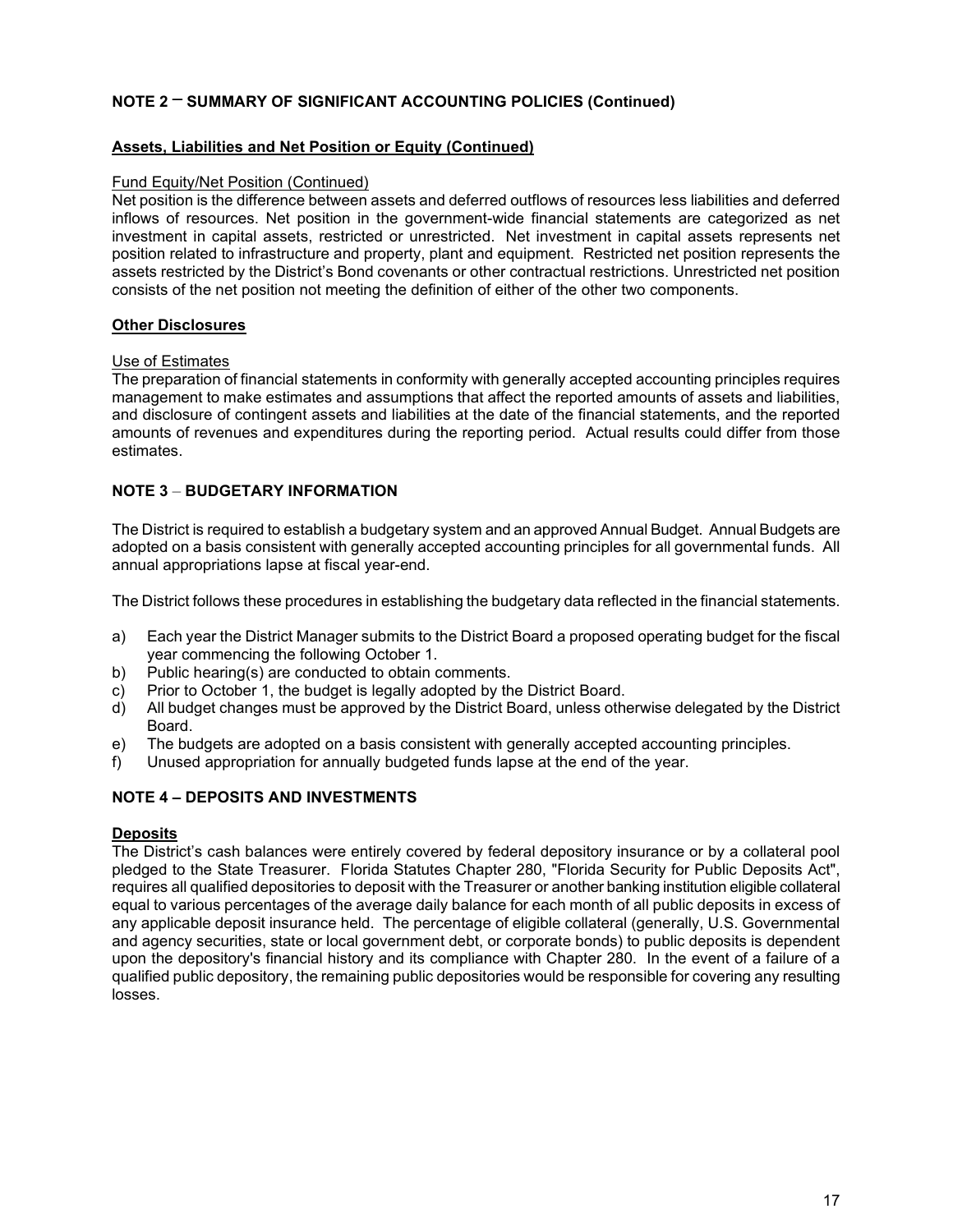# **NOTE 4 – DEPOSITS AND INVESTMENTS (Continued)**

# **Investments (Continued)**

The District's investments were held as follows at September 30, 2021:

|                                                   |  | Amortized Cost | <b>Credit Risk</b> | <b>Maturities</b>                                  |
|---------------------------------------------------|--|----------------|--------------------|----------------------------------------------------|
| First American Government Obligation Fund Class Y |  | 11.149.773     | S&P AAAm           | Weighted average of the fund<br>portfolio: 14 days |
|                                                   |  |                |                    | Weighted average of the fund                       |
| Local Government Surplus Trust Funds (FL PRIME)   |  | 4.073.381      | S&P AAAm           | portfolio: 48 days                                 |
| US Bank Money Market Accounts                     |  | 762,667        | N/A                | N/A                                                |
| <b>Total Investments</b>                          |  | 15,985,821     |                    |                                                    |

*Credit risk –* For investments, credit risk is generally the risk that an issuer of an investment will not fulfill its obligation to the holder of the investment. This is measured by the assignment of a rating by a nationally recognized statistical rating organization. Investment ratings by investment type are included in the preceding summary of investments.

*Concentration risk –* The District places no limit on the amount the District may invest in any one issuer.

*Interest rate risk –* The District does not have a formal policy that limits investment maturities as a means of managing exposure to fair value losses arising from increasing interest rates.

However, the Bond Indenture limits the type of investments held using unspent proceeds.

*Fair Value Measurement –* When applicable, the District measures and records its investments using fair value measurement guidelines established in accordance with GASB Statements. The framework for measuring fair value provides a fair value hierarchy that prioritizes the inputs to valuation techniques.

These guidelines recognize a three-tiered fair value hierarchy, in order of highest priority, as follows:

- *Level 1:* Investments whose values are based on unadjusted quoted prices for identical investments in active markets that the District has the ability to access;
- Level 2: Investments whose inputs other than quoted market prices are observable either directly or indirectly; and,
- *Level 3:* Investments whose inputs are unobservable.

The fair value measurement level within the fair value hierarchy is based on the lowest level of any input that is significant to the entire fair value measurement. Valuation techniques used should maximize the use of observable inputs and minimize the use of unobservable inputs.

Money market investments that have a maturity at the time of purchase of one year or less and are held by governments other than external investment pools should be measured at amortized cost. For external investment pools that qualify to be measured at amortized cost, the pool's participants should also measure their investments in that external investment pool at amortized cost for financial reporting purposes. Accordingly, the District's investments have been reported at amortized cost above.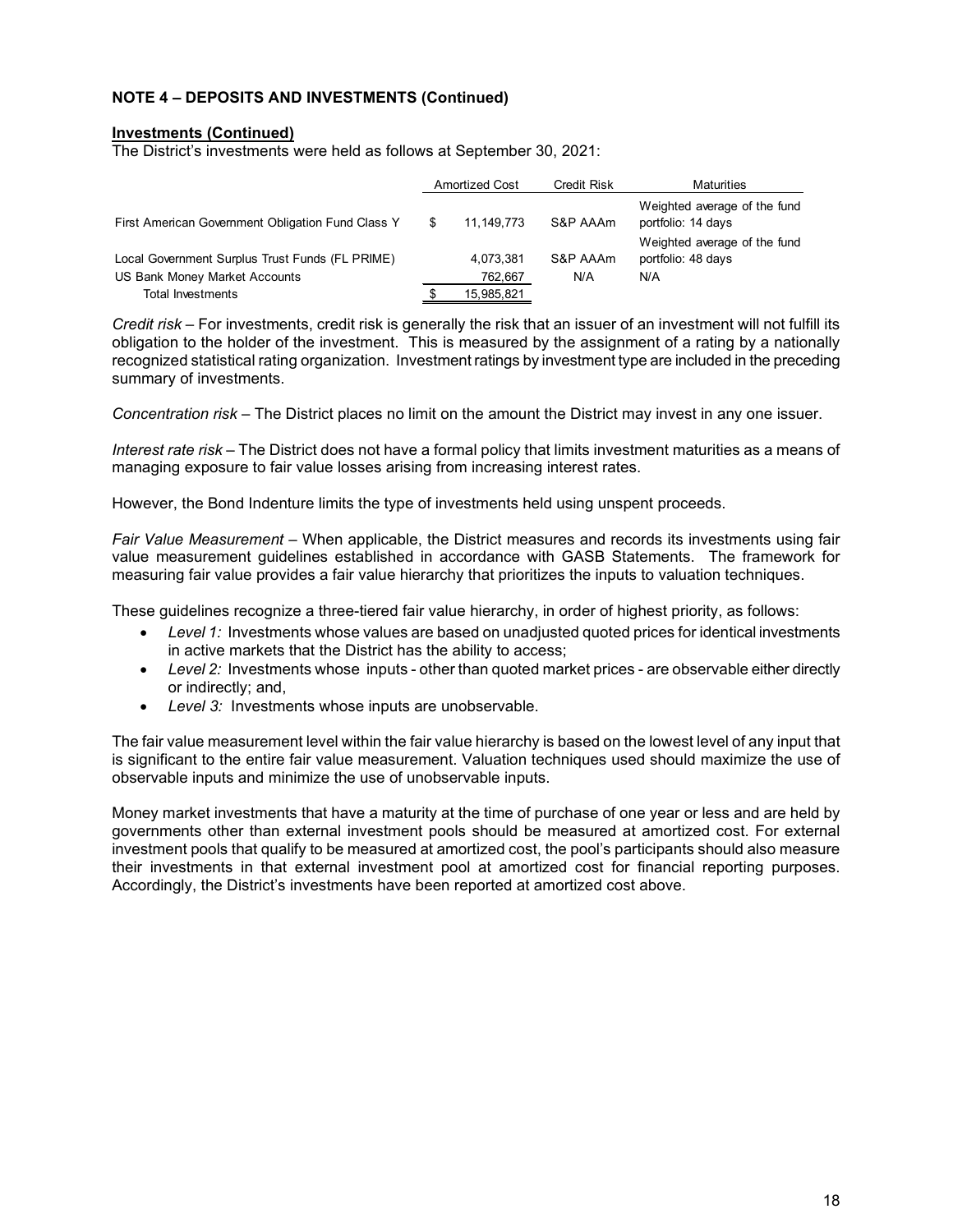# **NOTE 4 – DEPOSITS AND INVESTMENTS (Continued)**

## **Investments (Continued)**

External Investment Pool – With regard to redemption gates, Chapter 218.409(8)(a), Florida Statutes, states that "The principal, and any part thereof, of each account constituting the trust fund is subject to payment at any time from the moneys in the trust fund. However, the Executive Director may, in good faith, on the occurrence of an event that has a material impact on liquidity or operations of the trust fund, for 48 hours limit contributions to or withdrawals from the trust fund to ensure that the Board can invest moneys entrusted to it in exercising its fiduciary responsibility. Such action must be immediately disclosed to all participants, the Trustees, the Joint Legislative Auditing Committee, the Investment Advisory Council, and the Participant Local Government Advisory Council. The Trustees shall convene an emergency meeting as soon as practicable from the time the Executive Director has instituted such measures and review the necessity of those measures. If the Trustees are unable to convene an emergency meeting before the expiration of the 48 hour moratorium on contributions and withdrawals, the moratorium may be extended by the Executive Director until the Trustees are able to meet to review the necessity for the moratorium. If the Trustees agree with such measures, the Trustees shall vote to continue the measures for up to an additional 15 days. The Trustees must convene and vote to continue any such measures before the expiration of the time limit set, but in no case may the time limit set by the Trustees exceed 15 days." With regard to liquidity fees, Florida Statute 218.409(4) provides authority for the SBA to impose penalties for early withdrawal, subject to disclosure in the enrollment materials of the amount and purpose of such fees. At present, no such disclosure has been made.

As of September 30, 2021, there were no redemption fees or maximum transaction amounts, or any other requirements that serve to limit a participant's daily access to 100% of their account value.

## **NOTE 5 – CAPITAL ASSETS**

Capital asset activity for the fiscal year ended September 30, 2021 was as follows:

|                                              | Beginning<br><b>Balance</b> |            |    | Additions     |    | <b>Deletions</b> |    | <b>Ending Balance</b> |
|----------------------------------------------|-----------------------------|------------|----|---------------|----|------------------|----|-----------------------|
| Governmental activities                      |                             |            |    |               |    |                  |    |                       |
| Capital assets, not being depreciated        |                             |            |    |               |    |                  |    |                       |
| Land and land improvements                   | \$                          | 3,620,313  | \$ |               | \$ |                  | S. | 3,620,313             |
| Infrastructure under construction            |                             |            |    | 10, 137, 746  |    |                  |    | 10, 137, 746          |
| Total capital assets, not being depreciated  |                             | 3,620,313  |    | 10, 137, 746  |    |                  |    | 13,758,059            |
| Capital assets, being depreciated            |                             |            |    |               |    |                  |    |                       |
| Roadways                                     |                             | 33,422,574 |    |               |    |                  |    | 33,422,574            |
| Stormwater management                        |                             | 10,048,423 |    |               |    |                  |    | 10,048,423            |
| Recreational facility and amenities          |                             | 11,275,874 |    | 82,997        |    |                  |    | 11,358,871            |
| Entry features                               |                             | 108,304    |    | 66,394        |    |                  |    | 174,698               |
| Electrical, communications and lighting      |                             | 4,326,847  |    |               |    |                  |    | 4,326,847             |
| Landscaping and irrigation                   |                             | 222,229    |    |               |    |                  |    | 222,229               |
| Total capital assets, being depreciated      |                             | 59,404,251 |    | 149,391       |    |                  |    | 59,553,642            |
| Less accumulated depreciation for:           |                             |            |    |               |    |                  |    |                       |
| Roadways                                     |                             | 12,247,804 |    | 1,114,086     |    |                  |    | 13,361,890            |
| Stormwater management                        |                             | 3,994,226  |    | 334,947       |    |                  |    | 4,329,173             |
| Recreational facility and amenities          |                             | 6,018,287  |    | 567,944       |    |                  |    | 6,586,231             |
| Entry features                               |                             | 3,610      |    | 5,823         |    |                  |    | 9,433                 |
| Electrical, communications and lighting      |                             | 2,579,868  |    | 216,342       |    |                  |    | 2,796,210             |
| Landscaping and irrigation                   |                             | 190,371    |    | 14,815        |    |                  |    | 205,186               |
| Total accumulated depreciation               |                             | 25,034,166 |    | 2,253,957     |    |                  |    | 27,288,123            |
| Total capital assets, being depreciated, net |                             | 34,370,085 |    | (2, 104, 566) |    |                  |    | 32,265,519            |
| Governmental activities capital assets, net  |                             | 37,990,398 | S  | 8,033,180     | \$ |                  |    | 46,023,578            |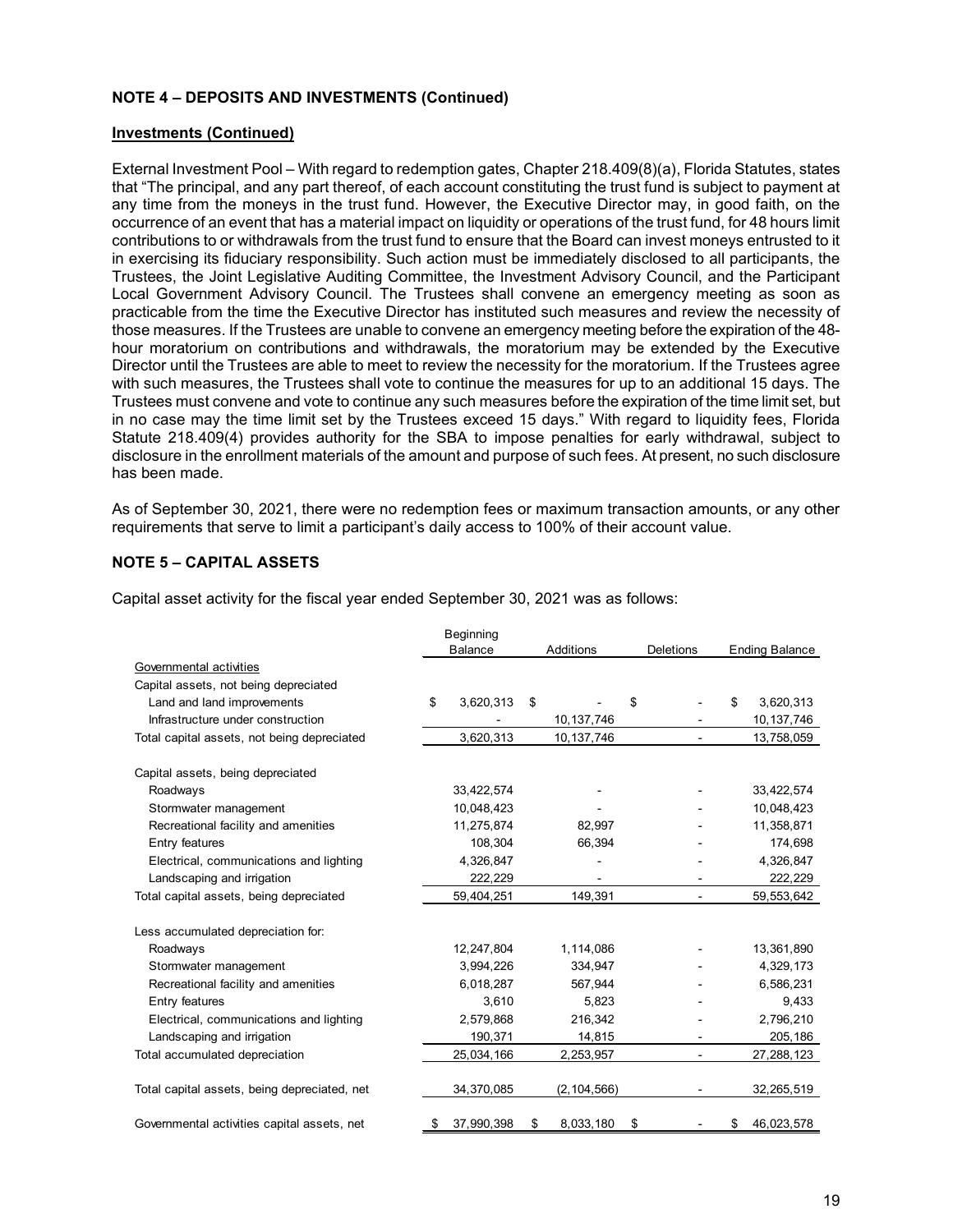# **NOTE 5 – CAPITAL ASSETS (Continued)**

The Districts master infrastructure continues to be constructed in phases. During the current fiscal year the District issued the Series 2021 Bonds in order to finance infrastructure improvements associated with Phase 3. The total estimated costs to complete Phase 3 are \$23,735,095. The Phase 3 infrastructure improvements will include roadways, potable water and wastewater systems, stormwater facilities, electrical utilities, irrigation, parks, recreational facilities, and a connector. A portion of the project costs was expected to be financed with the proceeds from the issuance of Bonds with the remainder to be funded by EHOF Acquisitions II LLC and conveyed to the District. Upon completion, the potable and wastewater systems, electrical utility systems, and connector are to be conveyed to others for ownership and maintenance responsibilities.

Depreciation expense was charged to function/programs as follows:

| Governmental activities:   |  |           |  |  |  |  |
|----------------------------|--|-----------|--|--|--|--|
| Maintenance and operations |  | 1.686.013 |  |  |  |  |
| Culture and recreation     |  | 567.944   |  |  |  |  |
| Total                      |  | 2.253.957 |  |  |  |  |

# **NOTE 6 – LONG-TERM LIABILITIES**

## **Series 2002**

On August 8, 2002, the District issued \$73,620,000 of Special Assessment Bonds, Series 2002 consisting of multiple Term Bonds with maturity dates from May 1, 2008 to May 1, 2033 and fixed interest rates ranging from 5.9% to 7.375%. The Bonds were issued to payoff the Bond Anticipation Notes issued on December 28, 2001 for \$10,000,000 and to finance the acquisition and construction of certain improvements for the benefit of the District. Interest is to be paid semiannually on each May 1 and November 1. Principal on the 2002A Bonds is to be paid serially commencing May 1, 2005 through May 1, 2033.

The Series 2002 Bonds were trifurcated in January 2012 and then restructured in 2015 resulting in a remaining balance of the Series 2002 Bonds of \$6,275,000 ("Unexchanged Bonds"). All other remaining balances were either included in the new 2015 issues or were cancelled. Payment on the remaining Series 2002 Bonds is subordinate to the 2015 issues and is to be paid solely from the unexchanged 2002 Bond Assessments as defined in the bond indentures.

The Bond Indenture established a debt service reserve requirement as well as other restrictions and requirements relating principally to the use of proceeds to pay for the infrastructure improvements and the procedures to be followed by the District on assessments to property owners. The District agrees to levy special assessments in annual amounts adequate to provide payment of debt service and to meet the reserve requirements. The District was not in compliance with the requirements at September 30, 2021.

## **Series 2005**

On March 1, 2005, the District issued \$18,880,000 of Special Assessment Bonds, Series 2005, due on May 1, 2036 with a fixed interest rate of 5.80%. The Bonds were issued to finance the acquisition and construction of certain improvements for the benefit of the District. Interest is to be paid semiannually on each May 1 and November 1. Principal on the 2005 Bonds is to be paid serially commencing May 1, 2008 through May 1, 2036.

The Series 2005 Bonds were trifurcated in January 2012 and then restructured in 2015 resulting in a remaining balance of the Series 2005 Bonds of \$6,440,000 ("Unexchanged Bonds"). All other remaining balances were either included in the new 2015 issues or were cancelled. Payment on the remaining Series 2005 Bonds is subordinate to the 2015 issues and is to be paid solely from the unexchanged 2005 Bond Assessments as defined in the bond indentures.

The Bond Indenture established a debt service reserve requirement as well as other restrictions and requirements relating principally to the use of proceeds to pay for the infrastructure improvements and the procedures to be followed by the District on assessments to property owners. The District agrees to levy special assessments in annual amounts adequate to provide payment of debt service and to meet the reserve requirements. The District was not in compliance with the requirements at September 30, 2021.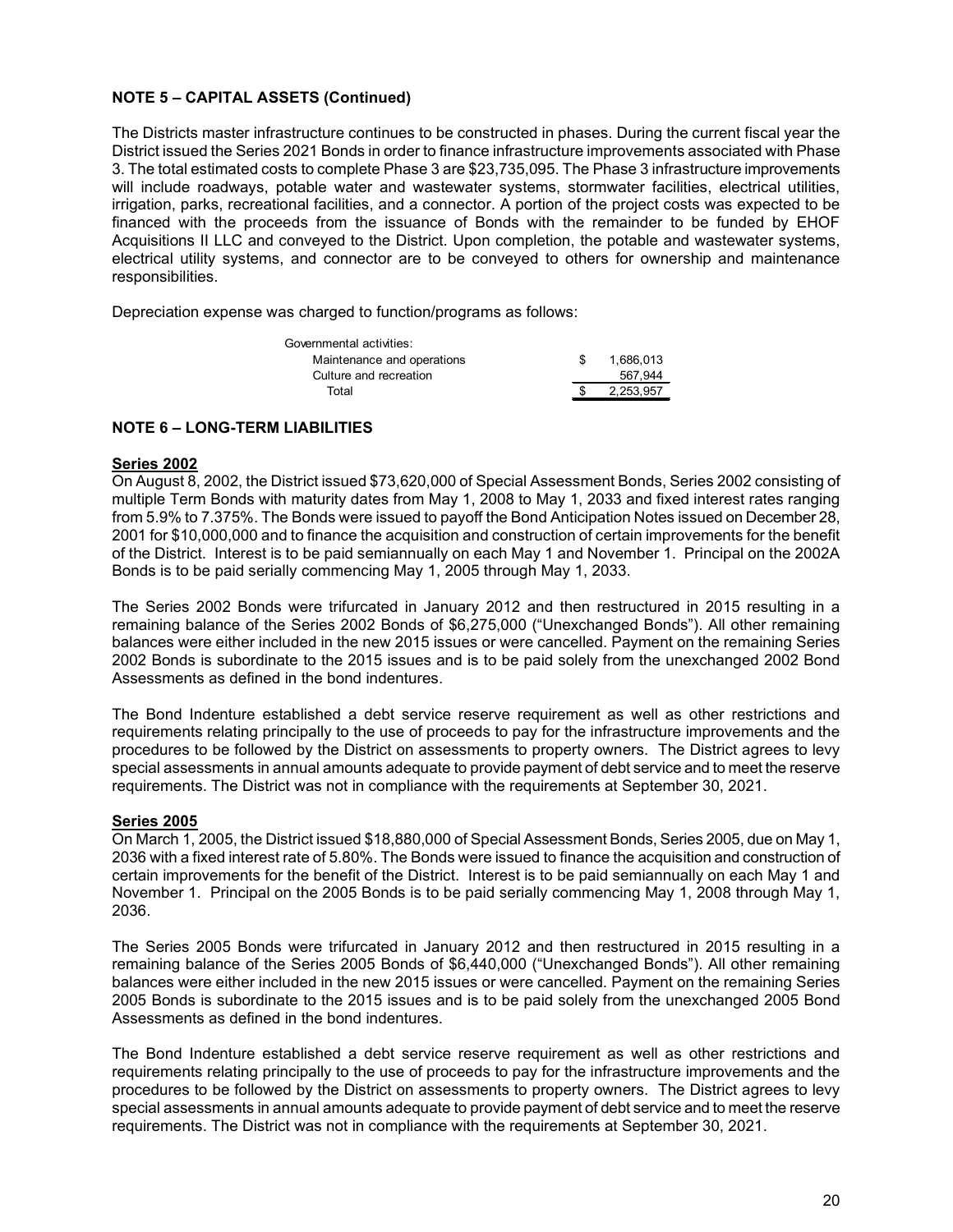# **NOTE 6 – LONG-TERM LIABILITIES (Continued)**

Both the Series 2002 and 2005 Bonds are in default. In accordance with the Bond Exchange discussed below, a portion of Series 2002 and 2005 Bonds were exchanged and a portion are to remain outstanding as unexchanged Series 2002 and 2005 Bonds. There are no special assessment revenues pledged to the unexchanged Series 2002 and 2005 Bonds, therefore the District has missed its scheduled debt service payments on the Series 2002 and 2005 Bonds in the current fiscal year as well as previous fiscal years. The debt service fund has a deficit fund balance of (\$11,204,611) as of September 30, 2021.

## **Bond Exchange – Series 2015 Restructured Bonds**

In June 2015, \$8,795,000 of the Series 2002 Bonds and \$10,440,000 of the Series 2005 Bonds were exchanged for \$7,245,000 Series 2015-1 Bonds, due May 1, 2033 with a fixed interest rate of 6.6%, \$8,475,000 Series 2015-2 Bonds, due May 1, 2036 with a fixed interest rate of 6.6% and \$3,515,000 Series 2015-3 Bonds, due May 1, 2033 with a fixed interest rate of 6.6%. The Series 2015 Bonds were paid off during the current fiscal year.

# **Series 2015A**

On June 30, 2015 the District issued \$30,710,000 of Special Assessment Refunding Bonds, Series 2015A consisting of multiple Term Bonds with due dates from May 1, 2020 to May 1, 2033 and fixed interest rates ranging from 4% to 5.07%. The Bonds were issued to refund a portion of the Series 2002A-1 Bonds. Interest is to be paid semiannually on each May 1 and November 1. Principal on the Bonds is to be paid serially commencing May 1, 2016 through May 1, 2033.

The Series 2015A Bonds are subject to redemption at the option of the District prior to their maturity. The Bonds are subject to extraordinary mandatory redemption prior to their selected maturity in the manner determined by the Bond Registrar if certain events occurred as outlined in the Bond Indenture.

The Bond Indenture established a debt service reserve requirement as well as other restrictions and requirements relating principally to the use of proceeds to pay for the infrastructure improvements and the procedures to be followed by the District on assessments to property owners. The District agrees to levy special assessments in annual amounts adequate to provide payment of debt service and to meet the reserve requirements. The District was in compliance with the requirements at September 30, 2021.

## **Series 2021**

During July 2021, the District issued \$20,355,000 of Special Assessment Bonds, Series 2021 consisting of Term Bonds due ranging from May 1, 2026 to May 1, 2051 and fixed interest rates ranging from 2.4% to 4.0%. The Bonds were issued to finance the acquisition and construction of certain improvements for the benefit of the District. Interest is to be paid semiannually on each May 1, and November 1, commencing November 1, 2021 and the principal on the bonds is to be paid serially commencing May 1, 2022 through May 1, 2051.

The Series 2021 Bonds are subject to optional redemption, mandatory sinking fund and extraordinary mandatory redemption at the times, in the amounts, and at the redemption prices more fully described in the Redemption Provisions as outlined in the Bond Indenture.

The Bond Indenture established a debt service reserve requirement as well as other restrictions and requirements relating principally to the use of proceeds to pay for the infrastructure improvements and the procedures to be followed by the District on assessments to property owners. The District agrees to levy special assessments in annual amounts adequate to provide payment of debt service and to meet the reserve requirements. The District was in compliance with the requirements at September 30, 2021.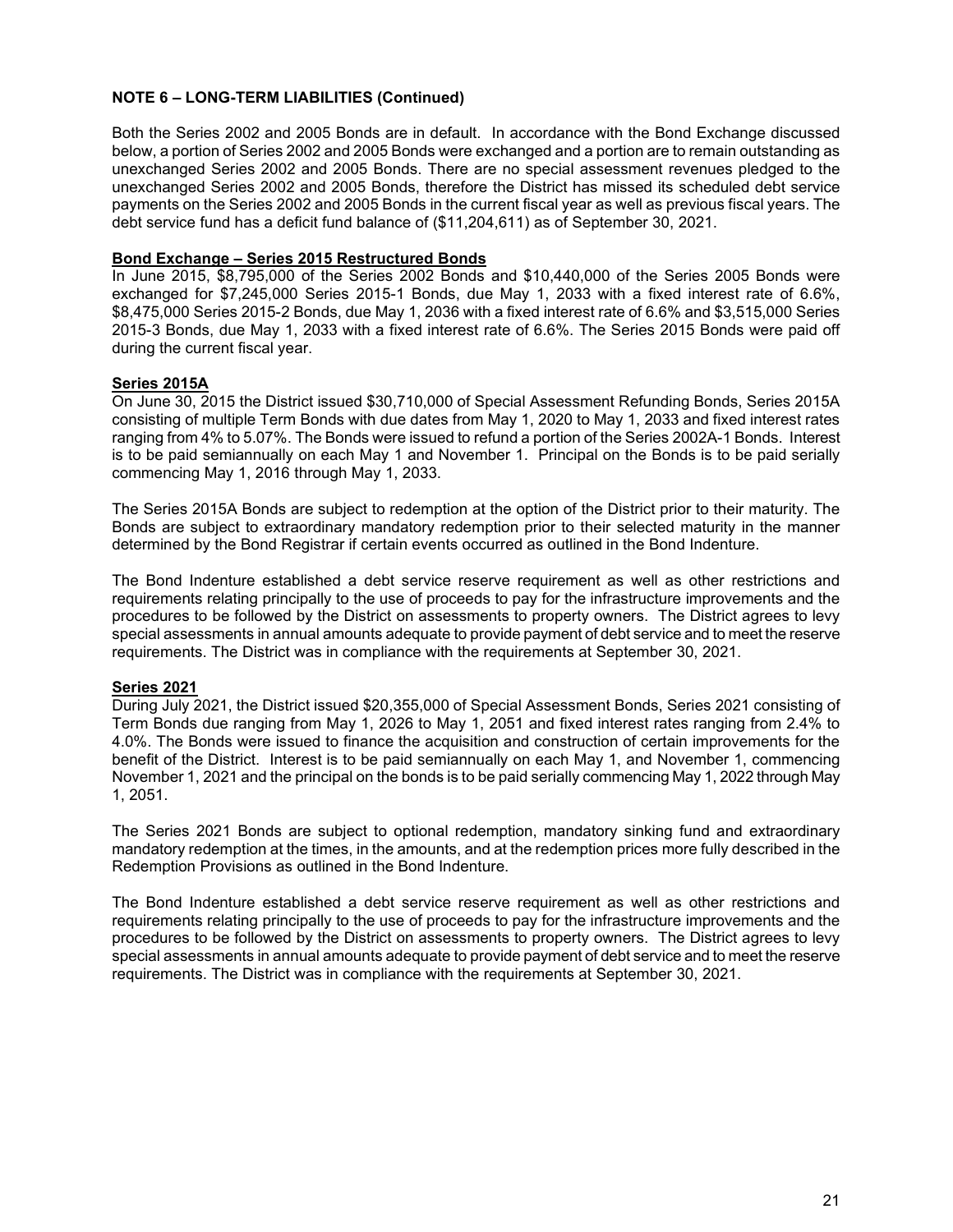# **NOTE 6 – LONG-TERM LIABILITIES (Continued)**

## **Long-term Debt Activity**

Changes in long-term liability activity for the fiscal year ended September 30, 2021 were as follows:

|                             | Beginning      |            |           |            |   |            |   |                       | Due Within |           |  |
|-----------------------------|----------------|------------|-----------|------------|---|------------|---|-----------------------|------------|-----------|--|
|                             | <b>Balance</b> |            | Additions |            |   | Reductions |   | <b>Ending Balance</b> |            | One Year  |  |
| Governmental activities     |                |            |           |            |   |            |   |                       |            |           |  |
| Bonds payable:              |                |            |           |            |   |            |   |                       |            |           |  |
| Series 2002                 | \$             | 2,745,000  | \$        | -          | S | 510.000    | S | 2.235.000             | \$         |           |  |
| Series 2005                 |                | 3,405,000  |           |            |   | 540,000    |   | 2,865,000             |            |           |  |
| Series 2015                 |                | 10,695,000 |           | ۰          |   | 10,695,000 |   |                       |            |           |  |
| Series 2015A                |                | 24,585,000 |           |            |   | 1,380,000  |   | 23,205,000            |            | 1,450,000 |  |
| Add: original issue premium |                | 112,634    |           |            |   | 8,834      |   | 103.800               |            |           |  |
| Series 2021                 |                |            |           | 20,355,000 |   |            |   | 20,355,000            |            | 425.000   |  |
| Add: original issue premium |                |            |           | 506,277    |   | 4.219      |   | 502,058               |            |           |  |
| Total                       |                | 41,542,634 |           | 20,861,277 |   | 13,138,053 | S | 49,265,858            | S          | 1,875,000 |  |

At September 30, 2021, the scheduled debt service requirements on the long-term debt were as follows:

| Year ending   |           |            |                 |            |       |            |
|---------------|-----------|------------|-----------------|------------|-------|------------|
| September 30: | Principal |            | <b>Interest</b> |            | Total |            |
| 2022          | \$        | 1,875,000  | \$              | 1,648,654  | \$    | 3,523,654  |
| 2023          |           | 1,960,000  |                 | 1,772,513  |       | 3,732,513  |
| 2024          |           | 2,045,000  |                 | 1,685,823  |       | 3,730,823  |
| 2025          |           | 2,140,000  |                 | 1,595,143  |       | 3,735,143  |
| 2026          |           | 2,230,000  |                 | 1,499,973  |       | 3,729,973  |
| 2027-2031     |           | 12,825,000 |                 | 5,885,165  |       | 18,710,165 |
| 2032-2036     |           | 7,845,000  |                 | 3,036,145  |       | 10,881,145 |
| 2037-2041     |           | 3,455,000  |                 | 2,170,113  |       | 5,625,113  |
| 2042-2046     |           | 4,135,000  |                 | 1,519,600  |       | 5,654,600  |
| 2047-2051     |           | 5,050,000  |                 | 622,000    |       | 5,672,000  |
| Total         | \$        | 43,560,000 | \$              | 21,435,129 | \$    | 64,995,129 |
|               |           |            |                 |            |       |            |

The unexchanged bonds are not included above as the Bonds have not been resized.

# **NOTE 7 – LITIGATION & CLAIMS**

During a previous fiscal year, the District received correspondence dated May 4, 2016 regarding potential litigation involving the U.S. Bank Bond Trustee and a significant landowner (the former Developer) within the District regarding the possible imposition of debt assessments on certain unassessed parcels within the boundary of the District to pay the debt due on the Unexchanged Bonds (the 2002 and 2005 Bonds). The Trustee's counsel and the landowner were unable to negotiate a settlement, which would have eliminated the District as a party. During the prior fiscal year the original landowner sold its ownership interests in the land to the current Developer. The Trustee's counsel contacted the District after the end of the Fiscal Year with questions regarding this matter and its allegation that the current Developer, as successor landowner, is responsible for these assessments. The District may impose debt assessments on the unassessed parcels in an attempt to resolve the matter; if unsuccessful, the District could be involved in legal or equitable actions with the Trustee and/or Develop. The District has had limited communication with the new Developer on this matter, but with the Trustee's recent contact, it is likely that the claims will be revisited and legal action might result.

In addition, the prior landowner failed to turnover certain irrigation improvements to the district prior to selling its interests to the new Developer. The District sent a demand letter to the Developer in February 2020 and the parties are continuing to negotiate a resolution to the issues of the ownership and operation of these improvements. If the negotiation are not successful, litigation could ensue.

# **NOTE 8 – DEVELOPER TRANSACTIONS**

The Developer and EHOF Acquisitions II LLC own a portion of land within the District; therefore, assessment revenues in the general and debt service funds include the assessments levied on those lots owned by the Developer and EHOF Acquisitions II LLC.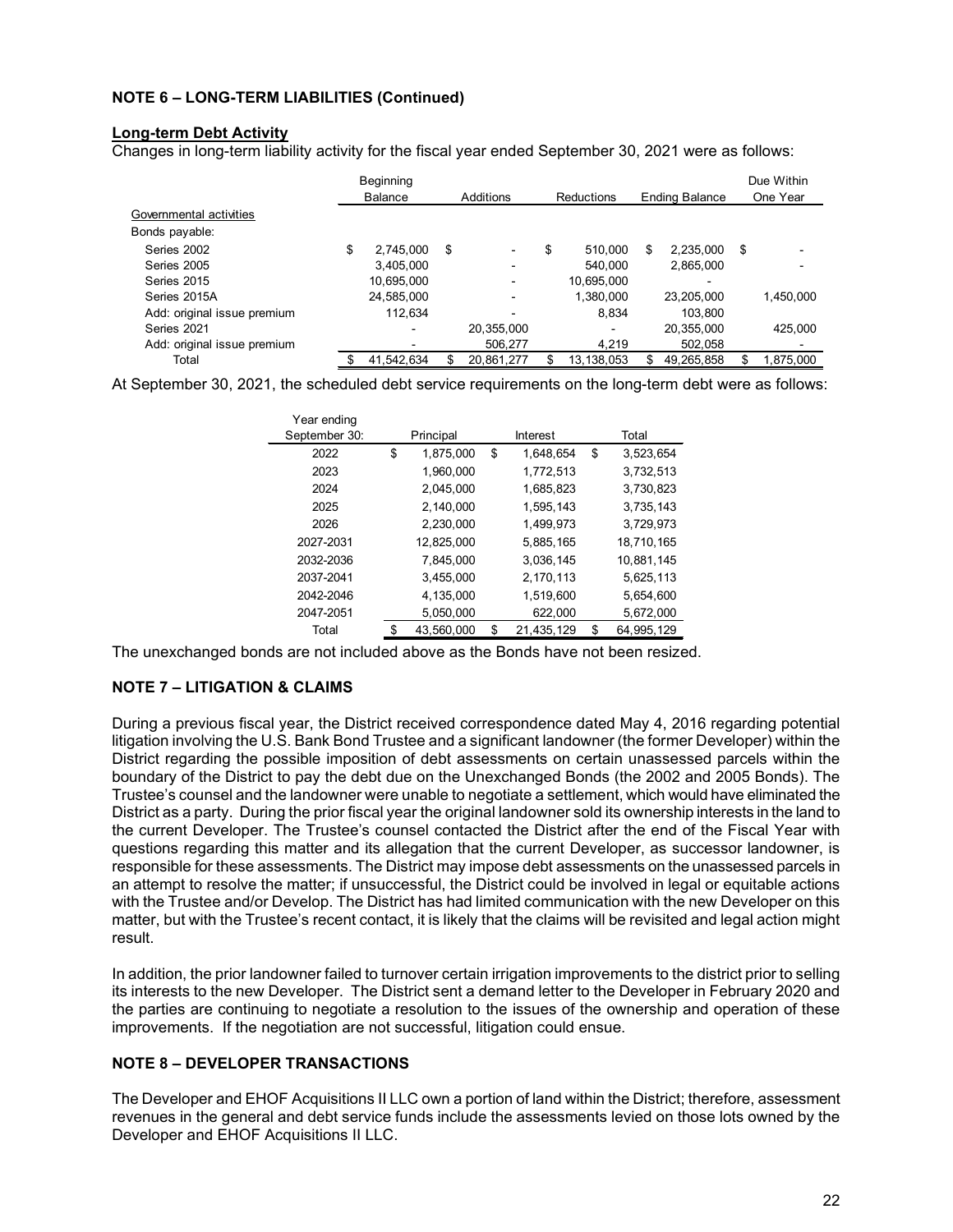# **NOTE 9 – CONCENTRATION**

The District's activity is dependent upon the continued involvement of the Developer and EHOF Acquisitions II LLC, the loss of which could have a material adverse effect on the District's operations.

# **NOTE 10 – MANAGEMENT COMPANY**

The District has contracted with a management company to perform management advisory services, which include financial and accounting services. Certain employees of the management company also serve as officers of the District. Under the agreement, the District compensates the management company for management, accounting, financial reporting, computer and other administrative costs.

# **NOTE 11 – RISK MANAGEMENT**

The District is exposed to various risks of loss related to torts; theft of, damage to, and destruction of assets; errors and omissions; and natural disasters. The District has obtained commercial insurance from independent third parties to mitigate the costs of these risks; coverage may not extend to all situations. There were no settled claims over the past three years.

# **NOTE 12 – SHARED MAINTENANCE COSTS WITH REUNION WEST CDD**

The District has an agreement with Reunion West CDD to share certain maintenance costs, including utilities and pool maintenance costs. The shared costs are allocated on a similar percentage basis as shared infrastructure with 52% allocated to Reunion East and 48% allocated to Reunion West during the current fiscal year. The majority of the costs are paid by Reunion East which is then reimbursed by Reunion West for its proportionate share. The District's portion of these shared costs for the fiscal year ended September 30, 2021 was approximately \$1,153,133, of which \$124,979 is due from Reunion West at September 30, 2021.

# **NOTE 13 – SUBSEQUENT EVENTS**

## **Missed Debt Service Payments**

The District had insufficient funds to make the November 1, 2021 scheduled debt service payments due on both the Series 2002 and Series 2005 Bonds. Consequently, the payments were not made which is considered an event of default under the Bond Indenture.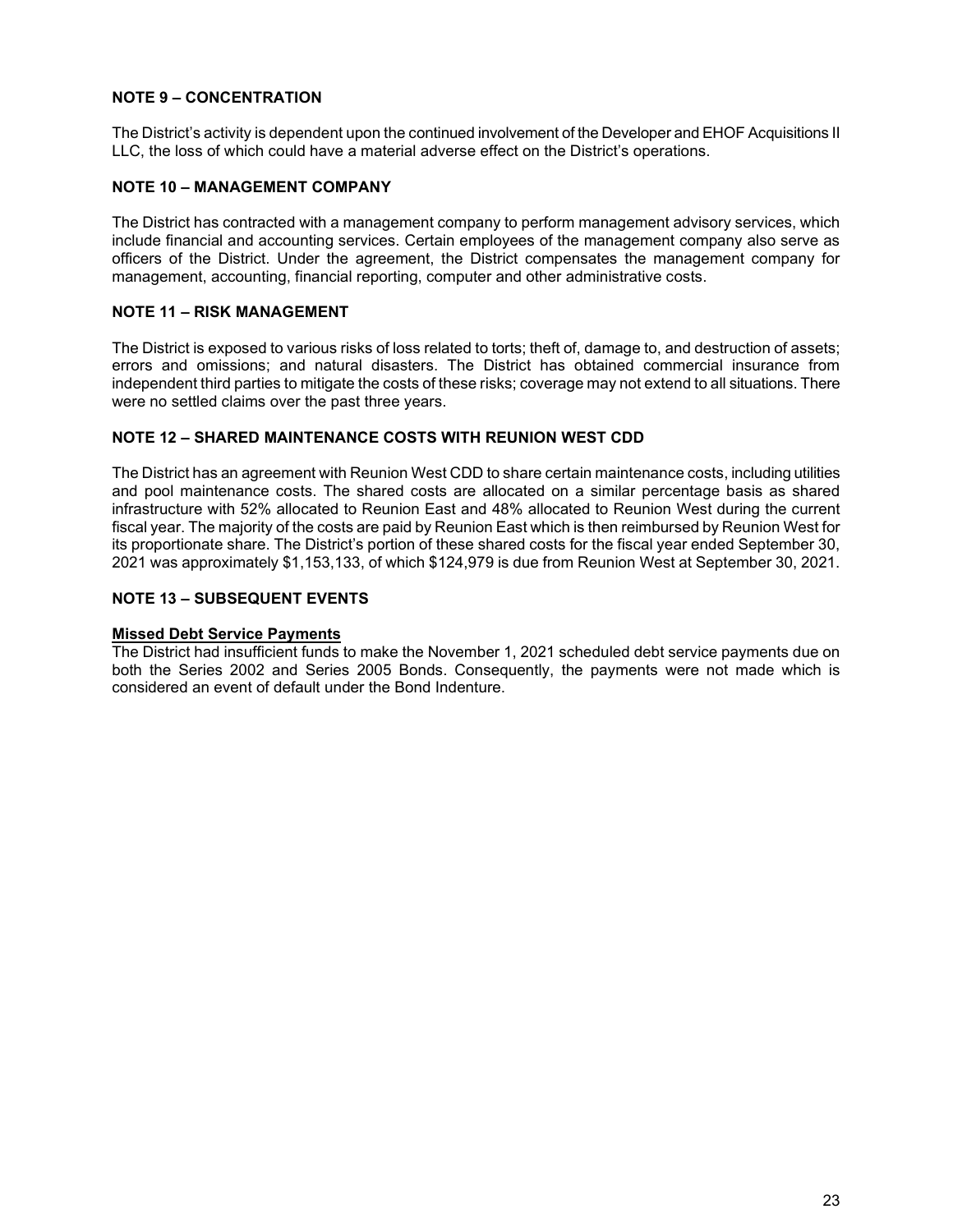## **REUNION EAST COMMUNITY DEVELOPMENT DISTRICT OSCEOLA COUNTY, FLORIDA SCHEDULE OF REVENUES, EXPENDITURES AND CHANGES IN FUND BALANCE - BUDGET AND ACTUAL – GENERAL FUND FOR THE FISCAL YEAR ENDED SEPTEMBER 30, 2021**

|                                 | <b>Budgeted</b><br>Amounts |                 | Variance with<br>Final Budget - |  |
|---------------------------------|----------------------------|-----------------|---------------------------------|--|
|                                 | Original &                 | Actual          | Positive                        |  |
|                                 | Final                      | Amounts         | (Negative)                      |  |
| <b>REVENUES</b>                 |                            |                 |                                 |  |
| Assessments                     | 2,018,672<br>\$            | 2,058,534<br>\$ | \$<br>39,862                    |  |
| Interest                        | 25,750                     | 5,824           | (19, 926)                       |  |
| Miscellaneous revenue           |                            | 500             | 500                             |  |
| <b>Total revenues</b>           | 2,044,422                  | 2,064,858       | 20,436                          |  |
| <b>EXPENDITURES</b>             |                            |                 |                                 |  |
| Current:                        |                            |                 |                                 |  |
| General government              | 175,268                    | 188,996         | (13, 728)                       |  |
| Maintenance and operations      | 1,840,515                  | 1,092,463       | 748,052                         |  |
| Public safety                   | 72,800                     | 72,800          |                                 |  |
| Culture and recreation          | 166,400                    | 155,485         | 10,915                          |  |
| Roads and streets               | 26,000                     | 40,428          | (14, 428)                       |  |
| Capital outlay                  | 182,000                    | 149,391         | 32,609                          |  |
| Total expenditures              | 2,462,983                  | 1,699,563       | 763,420                         |  |
|                                 |                            |                 |                                 |  |
| Excess (deficiency) of revenues | S                          |                 | 783,856                         |  |
| over (under) expenditures       | (418, 561)                 | 365,295         | $\mathfrak s$                   |  |
| Fund balance - beginning        |                            | 5,354,055       |                                 |  |
| Fund balance - ending           |                            | 5,719,350<br>\$ |                                 |  |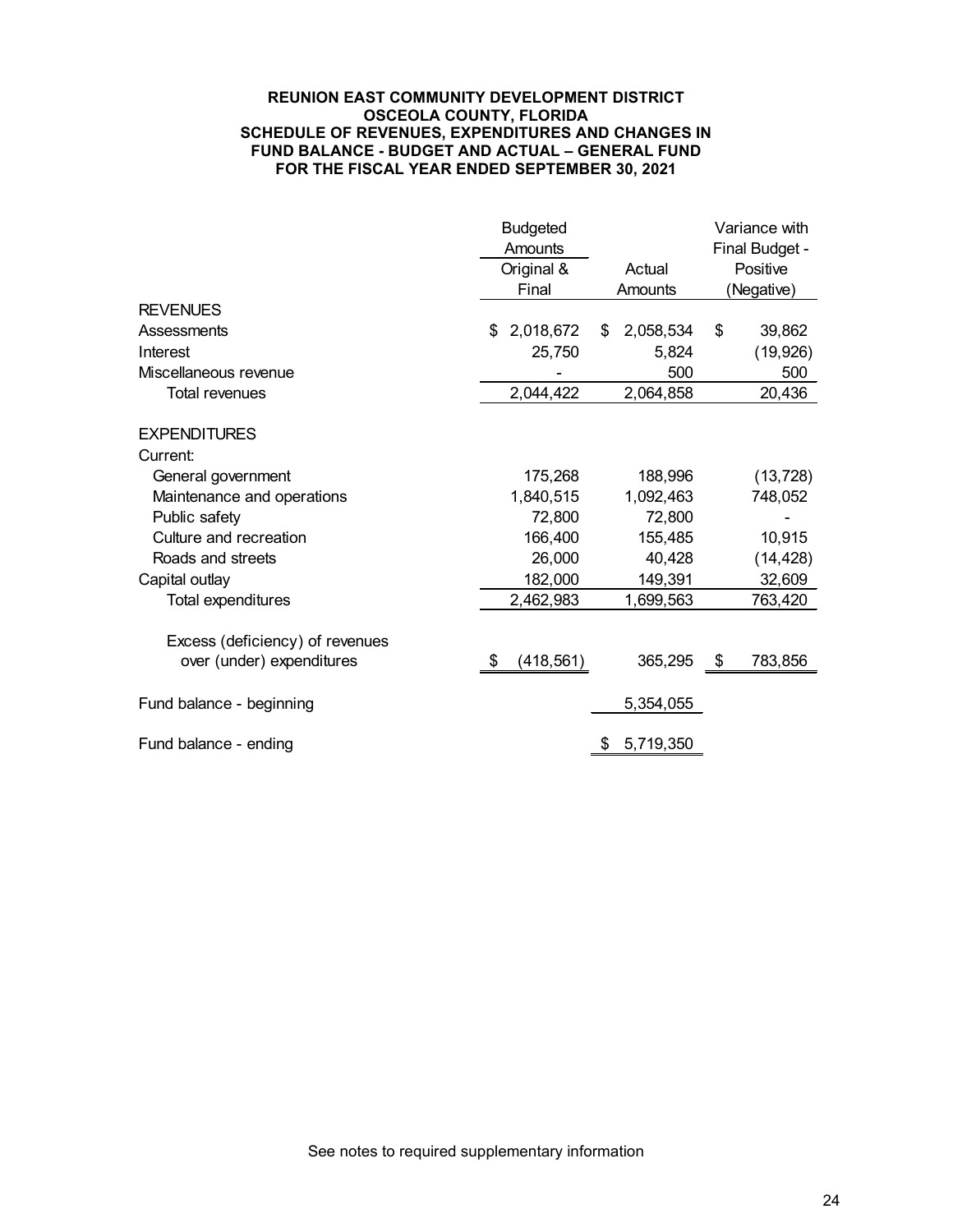# **REUNION EAST COMMUNITY DEVELOPMENT DISTRICT OSCEOLA COUNTY, FLORIDA NOTES TO REQUIRED SUPPLEMENTARY INFORMATION**

The District is required to establish a budgetary system and an approved Annual Budget for the general fund. The District's budgeting process is based on estimates of cash receipts and cash expenditures which are approved by the Board. The budget approximates a basis consistent with accounting principles generally accepted in the United States of America (generally accepted accounting principles).

The legal level of budgetary control, the level at which expenditures may not exceed budget, is in the aggregate. Any budget amendments that increase the aggregate budgeted appropriations must be approved by the Board of Supervisors. Actual general fund expenditures did not exceed appropriations for the fiscal year ended September 30, 2021, the current fiscal year.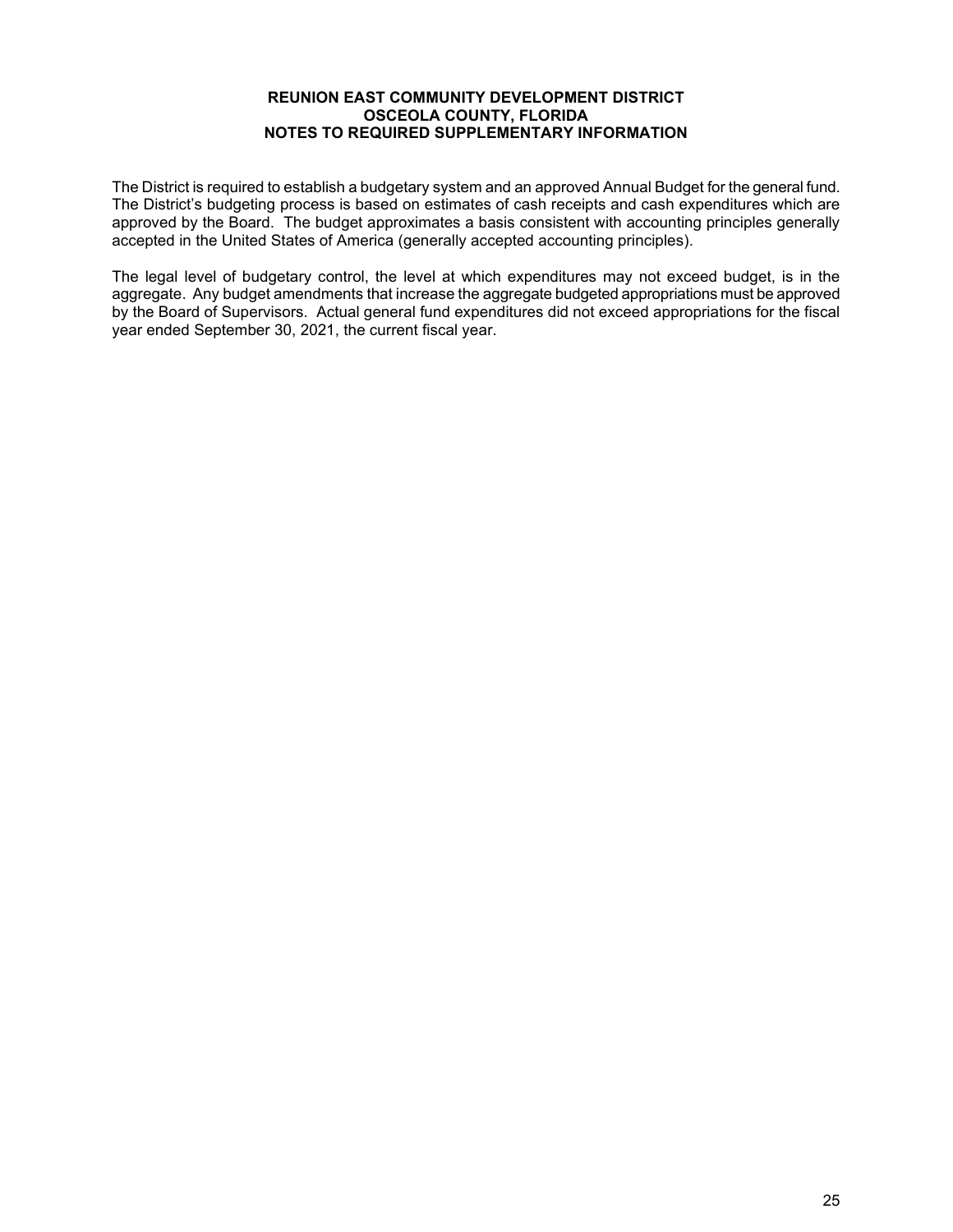## **REUNION EAST COMMUNITY DEVELOPMENT DISTRICT OSCEOLA COUNTY, FLORIDA OTHER INFORMATION – DATA ELEMENTS REQUIRED BY FL STATUTE 218.39(3)(C) UNAUDITED**

| <b>Element</b>                                                     | <b>Comments</b>                           |  |  |  |
|--------------------------------------------------------------------|-------------------------------------------|--|--|--|
| Number of district employees compensated at 9/30/2021              | 5                                         |  |  |  |
| Number of independent contractors compensated in September<br>2021 | 26                                        |  |  |  |
| Employee compensation for FYE 9/30/2021 (paid/accrued)             | \$11,820.80                               |  |  |  |
| Independent contractor compensation for FYE 9/30/2021              | \$2,075,970.37                            |  |  |  |
| Construction projects to begin on or after October 1; (>\$65K)     | Not Applicable                            |  |  |  |
| Budget variance report                                             | See page 24 of annual financial<br>report |  |  |  |
| Non ad valorem special assessments;                                |                                           |  |  |  |
| Special assessment rate FYE 9/30/2021                              |                                           |  |  |  |
| Operation & Maintenance:                                           |                                           |  |  |  |
| Commercial                                                         | \$423.03                                  |  |  |  |
| Hotel/Condo                                                        | \$423.03                                  |  |  |  |
| Multi-Family                                                       | \$634.55                                  |  |  |  |
| Single-Family                                                      | \$846.07                                  |  |  |  |
| Golf                                                               | \$423.03                                  |  |  |  |
| Debt Service:                                                      |                                           |  |  |  |
| Series 2015A                                                       |                                           |  |  |  |
| Commercial                                                         | \$776.69                                  |  |  |  |
| Multi-Family                                                       | \$1,165.04                                |  |  |  |
| Single-Family                                                      | \$1,553.39                                |  |  |  |
| Golf                                                               | \$776.69                                  |  |  |  |
| Series 2015-1                                                      |                                           |  |  |  |
| Undesignated                                                       | \$10,469-\$455,717                        |  |  |  |
| <b>Series 2015-2</b>                                               |                                           |  |  |  |
| Undesignated                                                       | \$11,894-\$517,733                        |  |  |  |
| Series 2015-3                                                      |                                           |  |  |  |
| Undesignated                                                       | \$5,347-\$232,740                         |  |  |  |
| Special assessments collected FYE 9/30/2021                        | \$15,083,582.11                           |  |  |  |
| <b>Outstanding Bonds:</b>                                          |                                           |  |  |  |
| Series 2015A, due May 1, 2033,                                     | see Note 6 for details                    |  |  |  |
| Series 2015-1, due May 1, 2033,                                    | see Note 6 for details                    |  |  |  |
| Series 2015-2, due May 1, 2036,                                    | see Note 6 for details                    |  |  |  |
| Series 2015-3, due May 1, 2033,                                    | see Note 6 for details                    |  |  |  |
| Series 2021, due May 1, 2051,                                      | see Note 6 for details                    |  |  |  |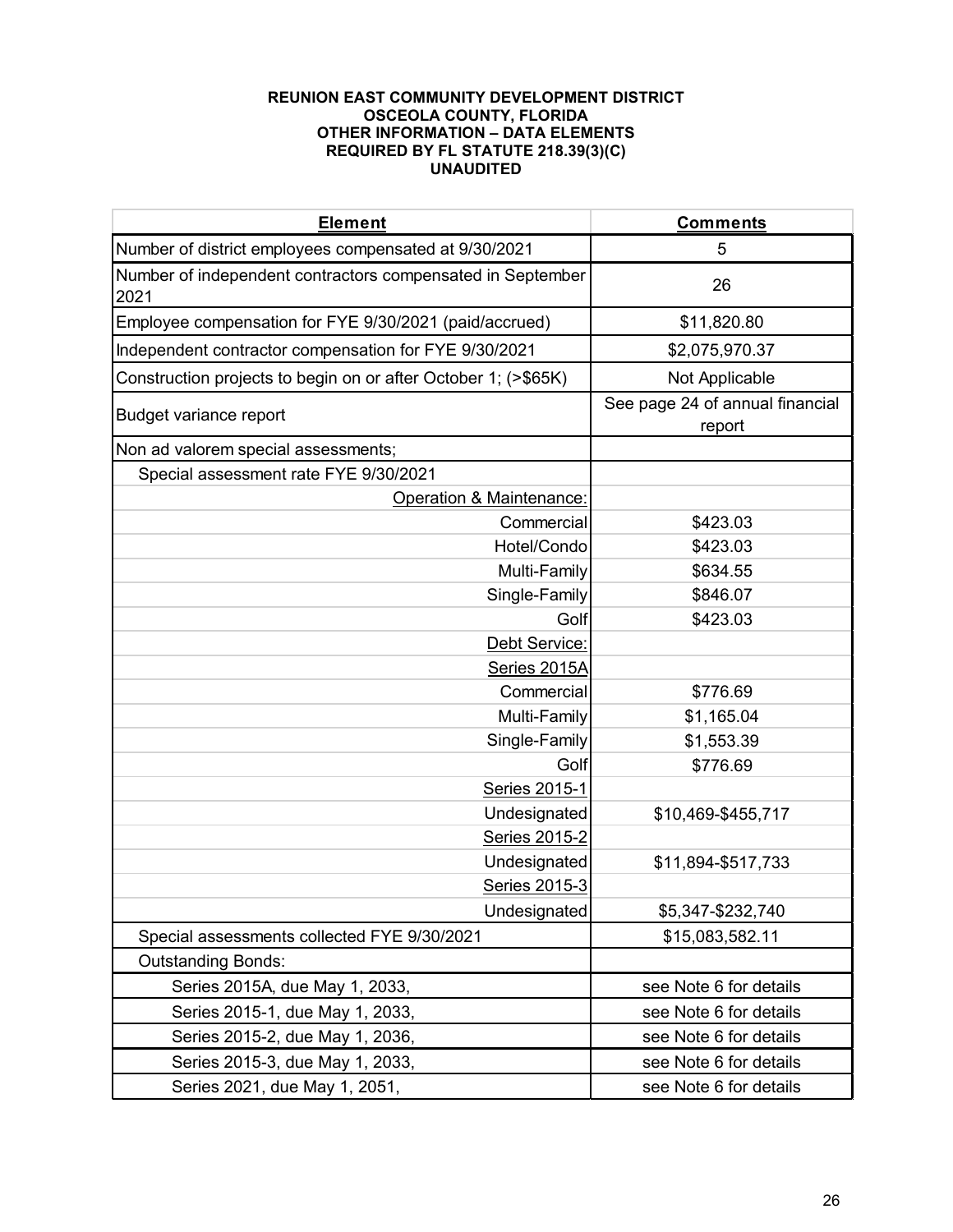

# **INDEPENDENT AUDITOR'S REPORT ON INTERNAL CONTROL OVER FINANCIAL REPORTING AND ON COMPLIANCE AND OTHER MATTERS BASED ON AN AUDIT OF FINANCIAL STATEMENTS PERFORMED IN ACCORDANCE WITH** *GOVERNMENT AUDITING STANDARDS*

To the Board of Supervisors Reunion East Community Development District Osceola County, Florida

We have audited, in accordance with the auditing standards generally accepted in the United States of America and the standards applicable to financial audits contained in *Government Auditing Standards* issued by the Comptroller General of the United States, the financial statements of the governmental activities and each major fund of Reunion East Community Development District, Osceola County, Florida ("District") as of and for the fiscal year ended September 30, 2021, and the related notes to the financial statements, which collectively comprise the District's basic financial statements, and have issued our opinion thereon dated April 20, 2022, which includes an emphasis of a matter paragraph.

# **Internal Control Over Financial Reporting**

In planning and performing our audit of the financial statements, we considered the District's internal control over financial reporting (internal control) to determine the audit procedures that are appropriate in the circumstances for the purpose of expressing our opinions on the financial statements, but not for the purpose of expressing an opinion on the effectiveness of the District's internal control. Accordingly, we do not express an opinion on the effectiveness of the District's internal control.

A *deficiency in internal control* exists when the design or operation of a control does not allow management or employees, in the normal course of performing their assigned functions, to prevent, or detect and correct misstatements on a timely basis. A *material weakness* is a deficiency, or a combination of deficiencies, in internal control, such that there is a reasonable possibility that a material misstatement of the entity's financial statements will not be prevented, or detected and corrected on a timely basis. A *significant deficiency* is a deficiency, or a combination of deficiencies, in internal control that is less severe than a material weakness, yet important enough to merit attention by those charged with governance.

Our consideration of internal control was for the limited purpose described in the first paragraph of this section and was not designed to identify all deficiencies in internal control that might be material weaknesses or, significant deficiencies. Given these limitations, during our audit we did not identify any deficiencies in internal control that we consider to be material weaknesses. However, material weaknesses may exist that have not been identified.

## **Compliance and Other Matters**

As part of obtaining reasonable assurance about whether the District's financial statements are free from material misstatement, we performed tests of its compliance with certain provisions of laws, regulations, contracts, and agreements, noncompliance with which could have a direct and material effect on the determination of financial statement amounts. However, providing an opinion on compliance with those provisions was not an objective of our audit, and accordingly, we do not express such an opinion. The results of our tests disclosed no instances of noncompliance or other matters that are required to be reported under *Government Auditing Standards*.

We noted certain matters that we reported to management of the District in a separate letter dated April 20, 2022.

The District's responses to the findings identified in our audit are described in the accompanying Management Letter. We did not audit the District's responses and, accordingly, we express no opinion on them.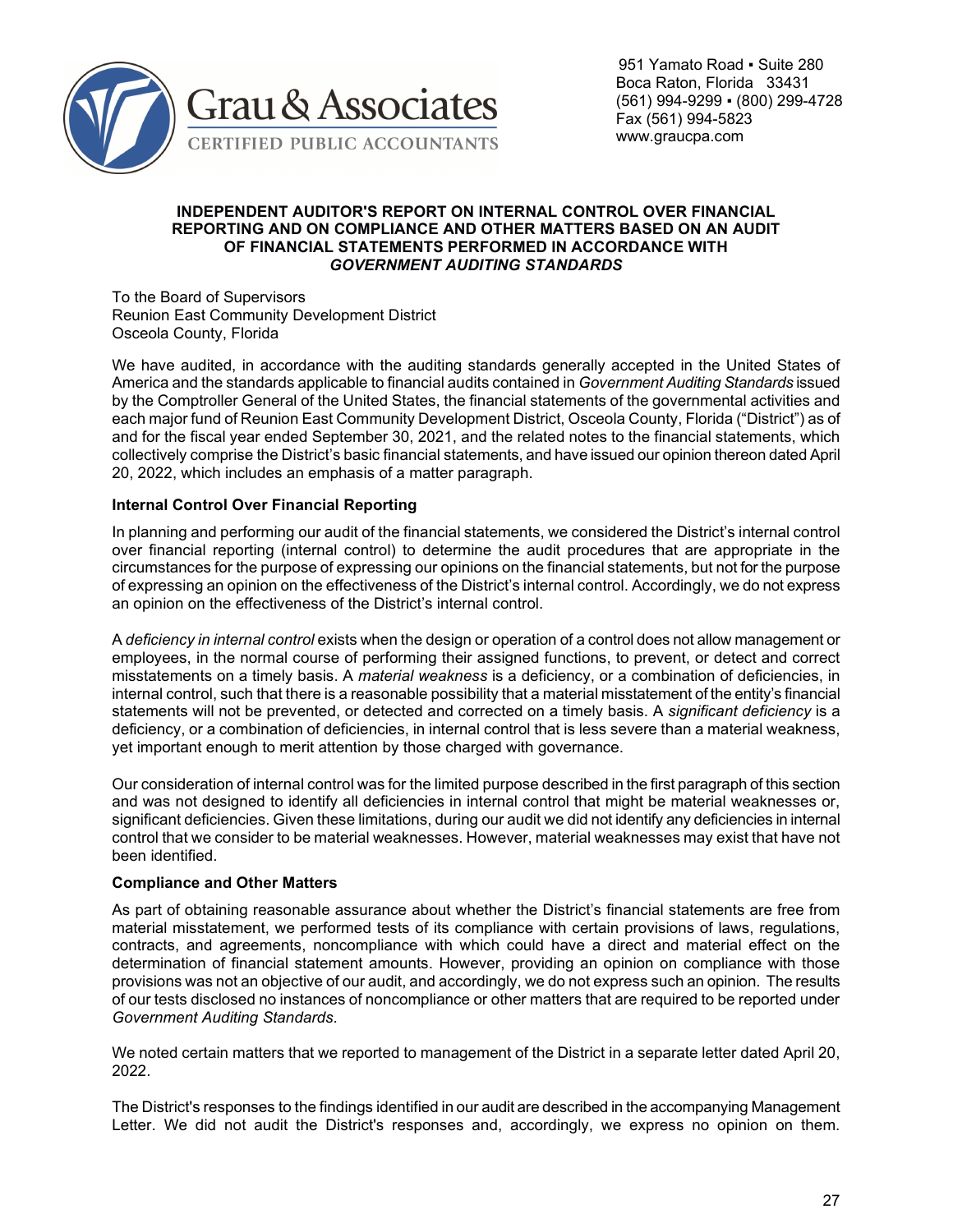# **Purpose of this Report**

The purpose of this report is solely to describe the scope of our testing of internal control and compliance and the results of that testing, and not to provide an opinion on the effectiveness of the entity's internal control or on compliance. This report is an integral part of an audit performed in accordance with *Government Auditing Standards* in considering the entity's internal control and compliance. Accordingly, this communication is not suitable for any other purpose.

De nav & Association

April 20, 2022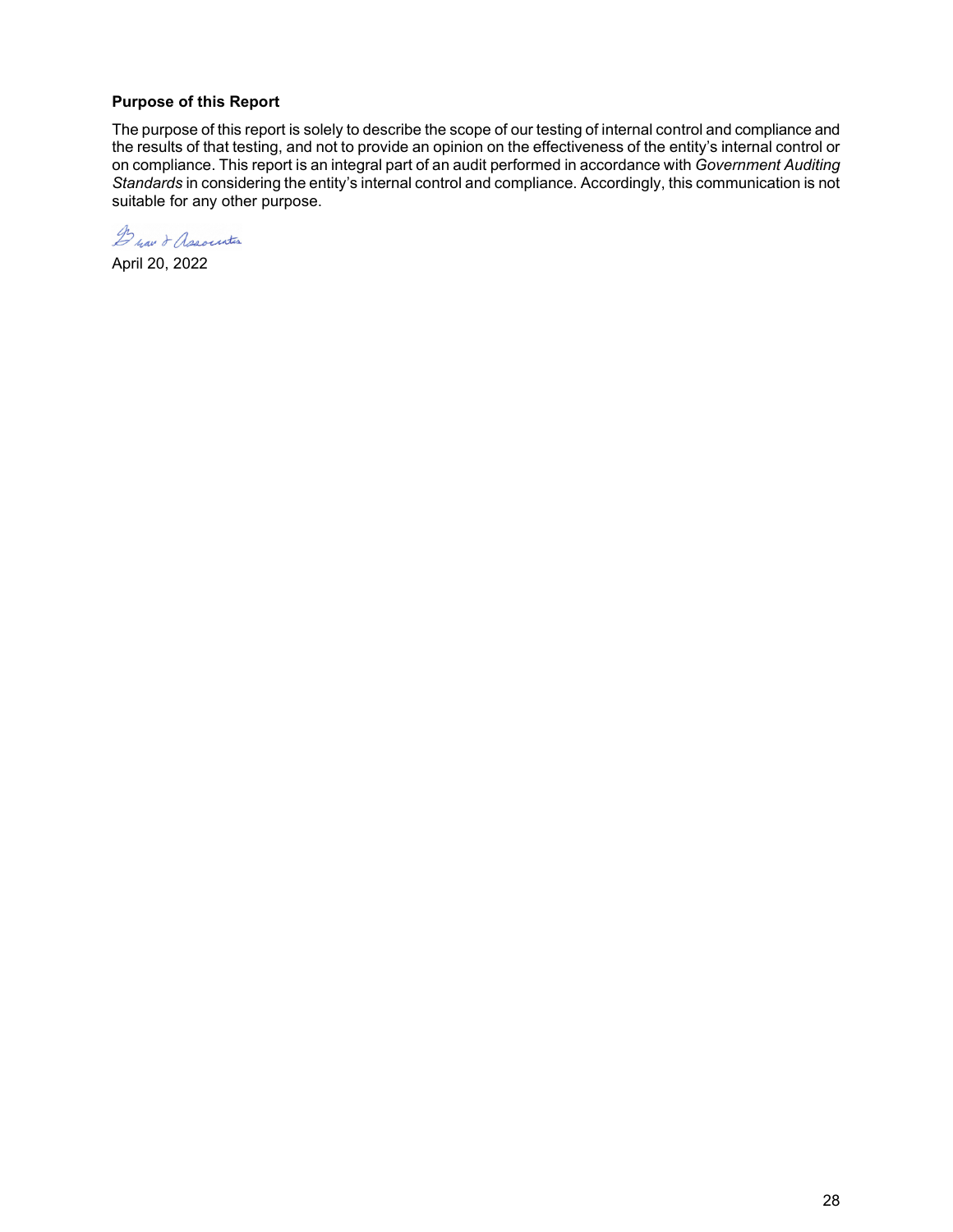

951 Yamato Road · Suite 280 Boca Raton, Florida 33431 (561) 994-9299 ▪ (800) 299-4728 Fax (561) 994-5823 www.graucpa.com

# **INDEPENDENT AUDITOR'S REPORT ON COMPLIANCE WITH THE REQUIREMENTS OF SECTION 218.415, FLORIDA STATUTES, REQUIRED BY RULE 10.556(10) OF THE AUDITOR GENERAL OF THE STATE OF FLORIDA**

To the Board of Supervisors Reunion East Community Development District Osceola County, Florida

We have examined Reunion East Community Development District, Osceola County, Florida's ("District") compliance with the requirements of Section 218.415, Florida Statutes, in accordance with Rule 10.556(10) of the Auditor General of the State of Florida during the fiscal year ended September 30, 2021. Management is responsible for District's compliance with those requirements. Our responsibility is to express an opinion on District's compliance based on our examination.

Our examination was conducted in accordance with attestation standards established by the American Institute of Certified Public Accountants. Those standards require that we plan and perform the examination to obtain reasonable assurance about whether the District complied, in all material respects, with the specified requirements referenced in Section 218.415, Florida Statutes. An examination involves performing procedures to obtain evidence about whether the District complied with the specified requirements. The nature, timing, and extent of the procedures selected depend on our judgment, including an assessment of the risks of material noncompliance, whether due to fraud or error. We believe that the evidence we obtained is sufficient and appropriate to provide a reasonable basis for our opinion. Our examination does not provide a legal determination on the District's compliance with specified requirements.

In our opinion, the District complied, in all material respects, with the aforementioned requirements for the fiscal year ended September 30, 2021.

This report is intended solely for the information and use of the Legislative Auditing Committee, members of the Florida Senate and the Florida House of Representatives, the Florida Auditor General, management, and the Board of Supervisors of Reunion East Community Development District, Osceola County, Florida and is not intended to be and should not be used by anyone other than these specified parties.

De nav & Association

April 20, 2022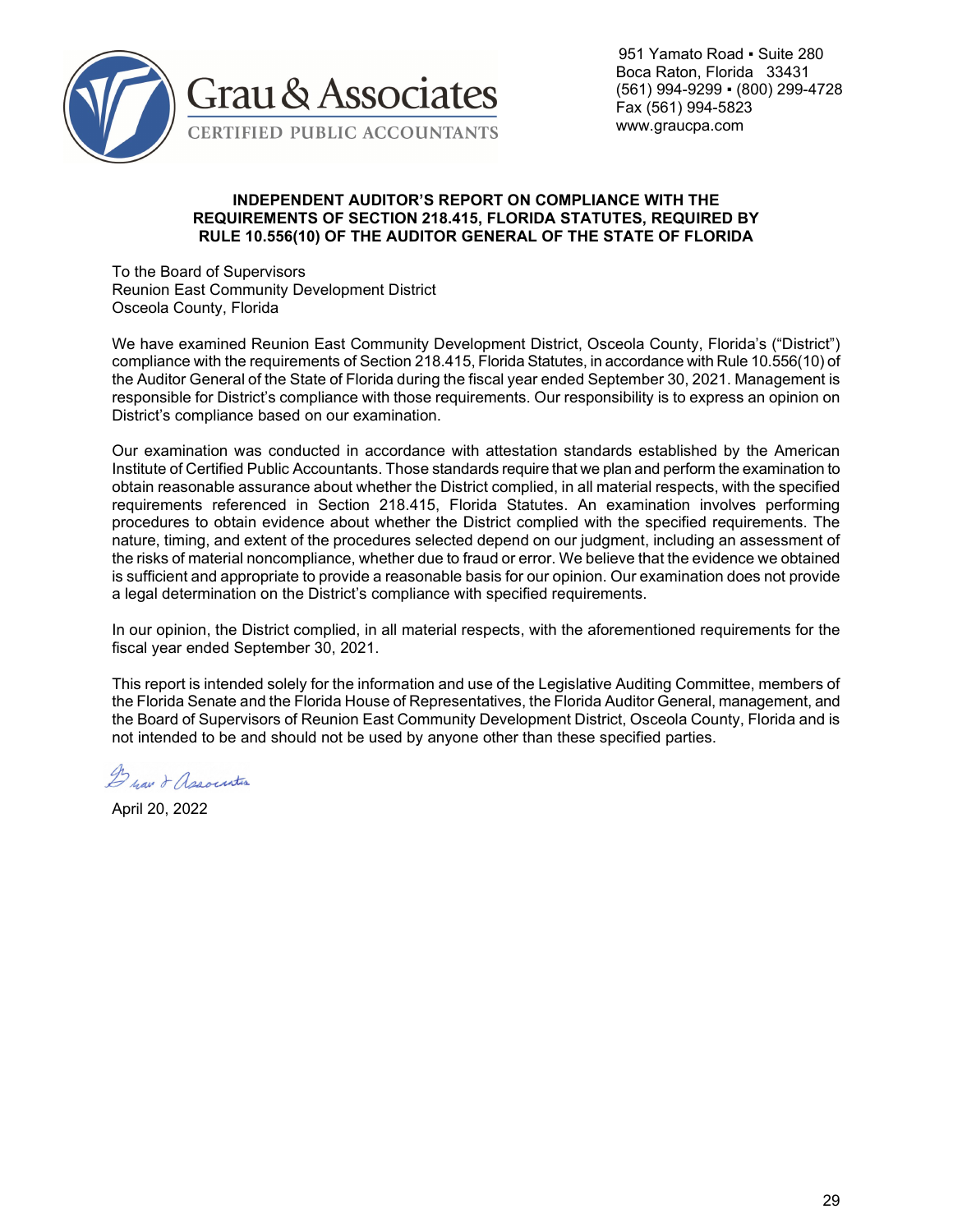

951 Yamato Road · Suite 280 Boca Raton, Florida 33431 (561) 994-9299 ▪ (800) 299-4728 Fax (561) 994-5823 www.graucpa.com

# **MANAGEMENT LETTER PURSUANT TO THE RULES OF THE AUDITOR GENERAL FOR THE STATE OF FLORIDA**

To the Board of Supervisors Reunion East Community Development District Osceola County, Florida

# **Report on the Financial Statements**

We have audited the accompanying basic financial statements of Reunion East Community Development District, Osceola County, Florida ("District") as of and for the fiscal year ended September 30, 2021, and have issued our report thereon dated April 20, 2022, which includes an emphasis of a matter paragraph.

# **Auditor's Responsibility**

We conducted our audit in accordance with auditing standards generally accepted in the United States of America; the standards applicable to financial audits contained in *Government Auditing Standards,* issued by the Comptroller General of the United States; and Chapter 10.550, Rules of the Florida Auditor General.

# **Other Reporting Requirements**

We have issued our Independent Auditor's Report on Internal Control over Financial Reporting and on Compliance and Other Matters Based on an Audit of the Financial Statements Performed in Accordance with *Government Auditing Standards;* and Independent Auditor's Report on an examination conducted in accordance with *AICPA Professional Standards*, AT-C Section 315, regarding compliance requirements in accordance with Chapter 10.550, Rules of the Auditor General. Disclosures in those reports, which are dated April 20, 2022, should be considered in conjunction with this management letter.

## **Purpose of this Letter**

The purpose of this letter is to comment on those matters required by Chapter 10.550 of the Rules of the Auditor General for the State of Florida. Accordingly, in connection with our audit of the financial statements of the District, as described in the first paragraph, we report the following:

- **I. Current year findings and recommendations.**
- **II. Status of prior year findings and recommendations.**
- **III. Compliance with the Provisions of the Auditor General of the State of Florida.**

Our management letter is intended solely for the information and use of the Legislative Auditing Committee, members of the Florida Senate and the Florida House of Representatives, the Florida Auditor General, Federal and other granting agencies, as applicable, management, and the Board of Supervisors of Reunion East Community Development District, Osceola County, Florida and is not intended to be and should not be used by anyone other than these specified parties.

We wish to thank Reunion East Community Development District, Osceola County, Florida and the personnel associated with it, for the opportunity to be of service to them in this endeavor as well as future engagements, and the courtesies extended to us.

Dear & Association

April 20, 2022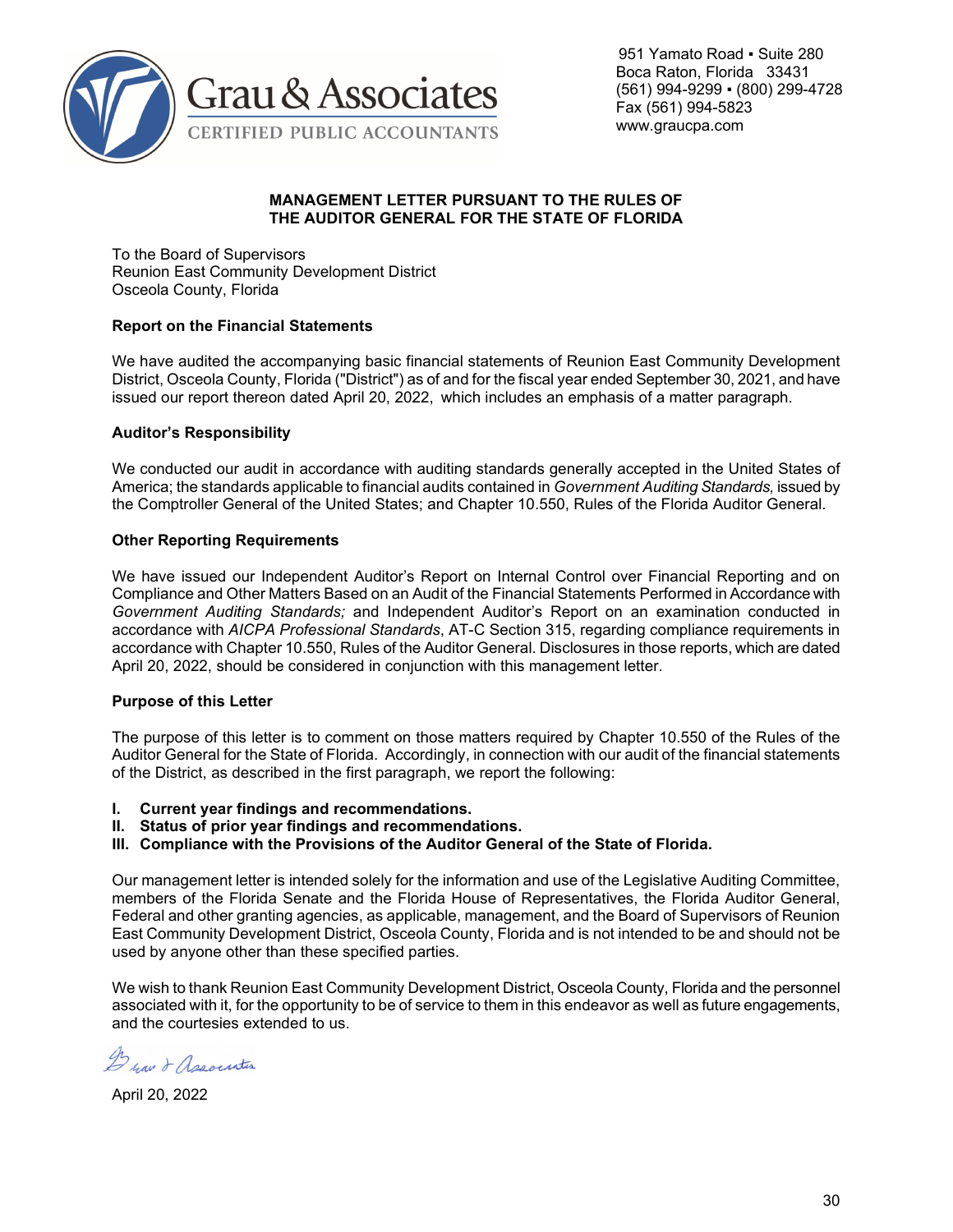# **REPORT TO MANAGEMENT**

# **I. CURRENT YEAR FINDINGS AND RECOMMENDATIONS**

## **2021-01: Financial Condition Assessment**

Observation: The prior Developer failed to pay assessments on both the Series 2002 and 2005 Bonds and there are currently no special assessment revenues pledged to the Series 2002 and 2005 Bonds. The District did not make any of the schedule debt service payments on the Series 2002 and 2005 Bonds during the current fiscal year. Also, the District is not in compliance with the reserve requirements for the Series 2002 and 2005 Bonds. In addition, the debt service fund reported a deficit fund balance of (\$11,204,611) at September 30, 2021.

Recommendation: The District should continue to take the necessary steps to alleviate the situation.

Management response: The Series 2015, Special Assessment Refunding Bonds ("Series 2015 Bonds") were issued in order to refund defaulted Special Assessment Bonds, Series 2002A-2 and Series 2005 (collectively "Prior Bonds"). However, at the request of the debt holders of the Prior Bonds, the Series 2015 Bonds did not refund 100% of the Prior Bonds leaving a portion of the Prior Bonds outstanding and in default (collectively "Un-exchanged Bonds"). The Un-exchanged Bonds debt holders have made a formal request to the District to review all properties within the District and determine if any of the Unexchanged Bonds can be assigned to property within the District. The District Manager is currently working with District Counsel and the District Engineer to undertake this review. To the extent the Unexchanged Bonds can be assigned to property they will. In the absence of the assignment of the Unexchanged Bonds, the debt holders will need to cancel them to resolve the default.

## **II. PRIOR YEAR FINDINGS AND RECOMMENDATIONS**

#### **2020-01: Financial Condition Assessment**

Current Status: Matter is not resolved. See current year finding above.

## **13-01 – Failure to Make Bond Debt Service Payments When Due**

Current Status: Matter is not resolved. See current year finding above.

## **13-02 – Failure to Meet Reserve Account Requirement**

Current Status: Matter is not resolved. See current year finding above.

## **III. COMPLIANCE WITH THE PROVISIONS OF THE AUDITOR GENERAL OF THE STATE OF FLORIDA**

Unless otherwise required to be reported in the auditor's report on compliance and internal controls, the management letter shall include, but not be limited to the following:

1. A statement as to whether or not corrective actions have been taken to address findings and recommendations made in the preceding annual financial audit report.

There were no significant findings and recommendations made in the preceding annual financial audit report for the fiscal year ended September 30, 2020, except as noted above.

2. Any recommendations to improve the local governmental entity's financial management.

There were no such matters discovered by, or that came to the attention of, the auditor, to be reported for the fiscal year ended September 30, 2021, except as noted above.